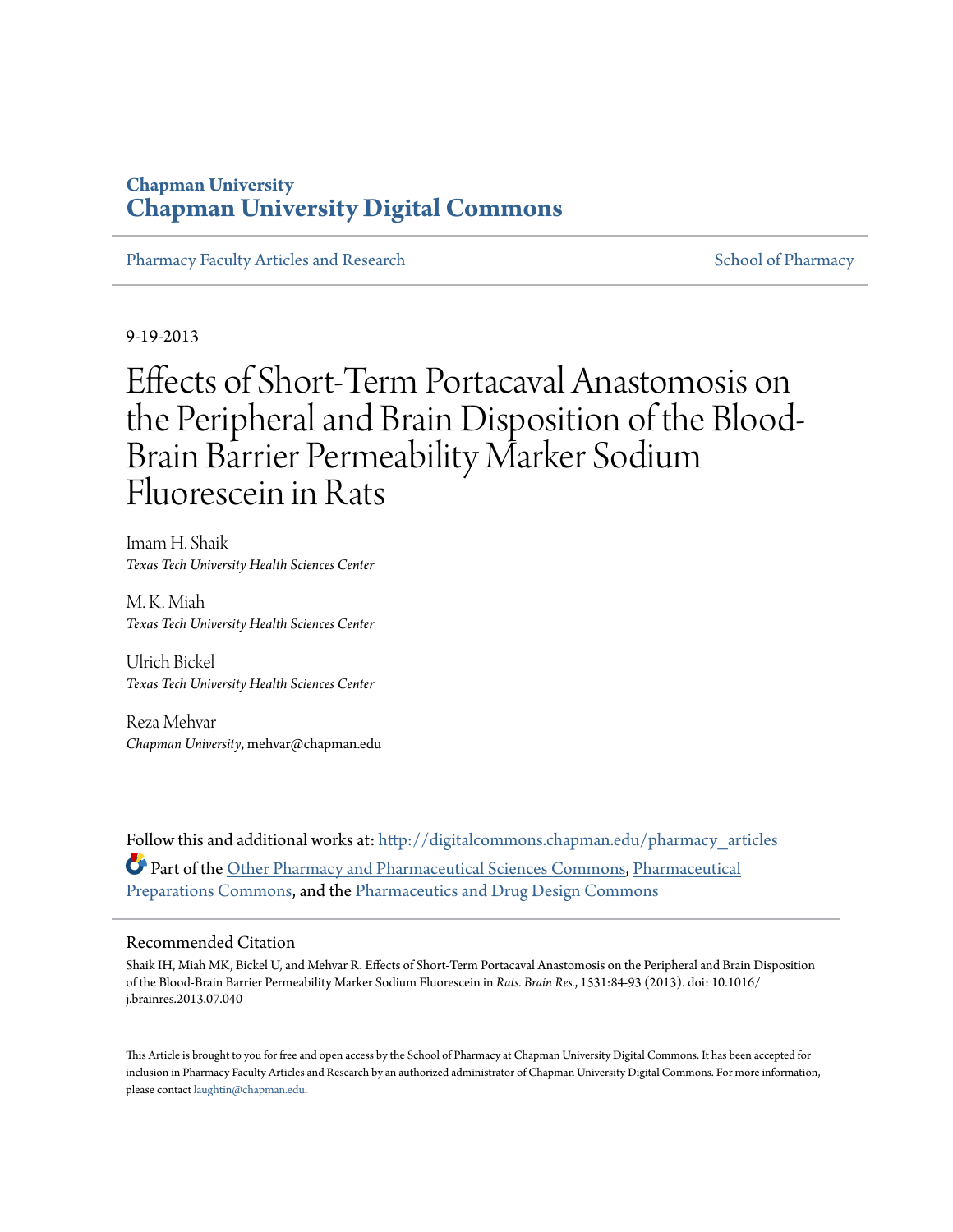# Effects of Short-Term Portacaval Anastomosis on the Peripheral and Brain Disposition of the Blood-Brain Barrier Permeability Marker Sodium Fluorescein in Rats

#### **Comments**

NOTICE: this is the author's version of a work that was accepted for publication in *Brain Research*. Changes resulting from the publishing process, such as peer review, editing, corrections, structural formatting, and other quality control mechanisms may not be reflected in this document. Changes may have been made to this work since it was submitted for publication. A definitive version was subsequently published in *Brain Research*, volume 1531, in 2013. [DOI: 10.1016/j.brainres.2013.07.040](http://dx.doi.org/10.1016/j.brainres.2013.07.040)

The Creative Commons license below applies only to this version of the article.

#### **Creative Commons License** <u>@O®©</u>

This work is licensed under a [Creative Commons Attribution-Noncommercial-No Derivative Works 4.0](http://creativecommons.org/licenses/by-nc-nd/4.0/) [License.](http://creativecommons.org/licenses/by-nc-nd/4.0/)

**Copyright** Elsevier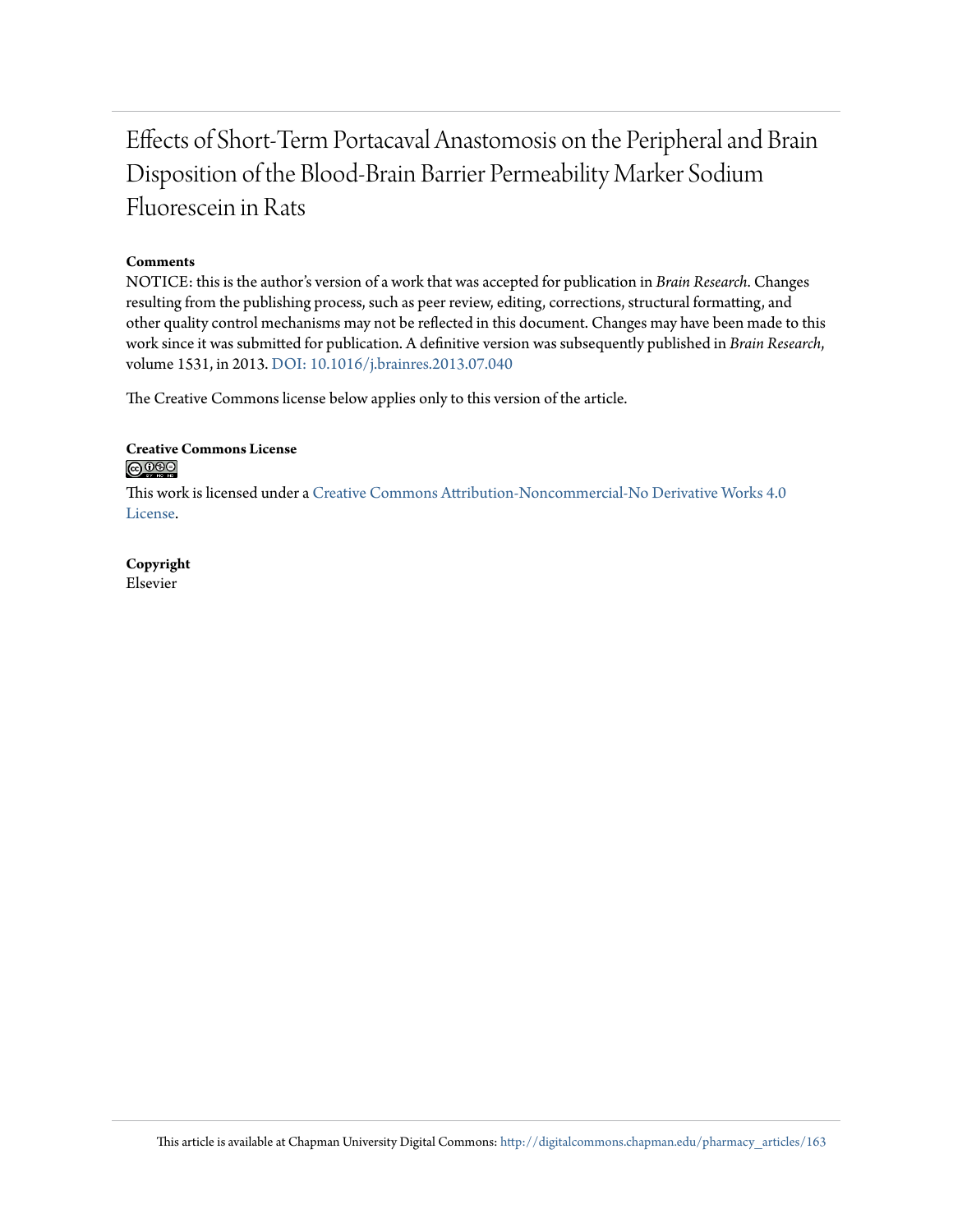# **Effects of short-term portacaval anastomosis on the peripheral and brain disposition of the blood-brain barrier permeability marker sodium fluorescein in rats**

*Imam H. Shaik<sup>1</sup> , Mohammad K. Miah, Ulrich Bickel, and Reza Mehvar\** 

*Department of Pharmaceutical Sciences and Center for Blood-Brain Barrier Research, School of Pharmacy, Texas Tech University Health Sciences Center, Amarillo, TX 79106, United States* 

\* *Corresponding author:* Reza Mehvar, Ph.D., School of Pharmacy, Texas Tech University Health Sciences Center, 1300 Coulter, Amarillo, TX 79106, USA; Phone: (806) 356-4015 Ext. 337; FAX: (806) 356-4034; E-mail: [reza.mehvar@ttuhsc.edu.](mailto:reza.mehvar@ttuhsc.edu)

<sup>1</sup> Present Address: Department of Pharmaceutical Sciences, University of Pittsburgh, Pittsburgh, *PA 15261, United States*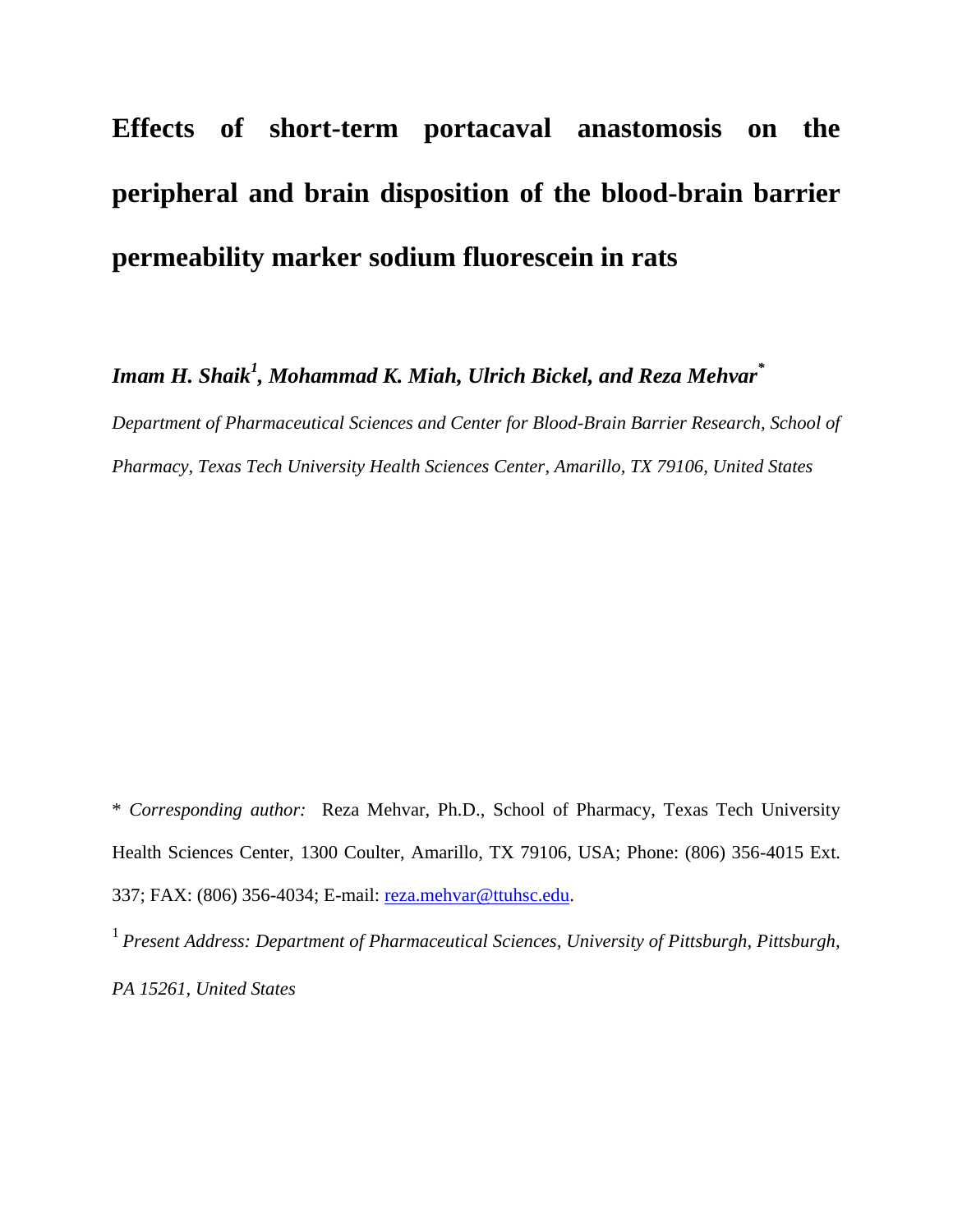#### ABSTRACT

Contradictory results have been reported with regard to the effects of various models of hepatic encephalopathy on the blood-brain barrier (BBB) permeability, which may be due partly to the use of brain concentrations of BBB markers without attention to their peripheral pharmacokinetics. The purpose of the current study was to investigate the effects of short-term portacaval anastomosis (PCA), a type B model of hepatic encephalopathy, on the peripheral pharmacokinetics and brain distribution of sodium fluorescein (FL), which is a small molecule marker of BBB passive permeability. A single 25 mg/kg dose of FL was administered intravenously to 10-day PCA and sham-operated rats, and serial blood and bile (0-30 min) and terminal (30 min) brain samples were collected, and the concentrations of FL and its glucuronidated metabolite (FL-Glu) were measured by HPLC. Additionally, the free fractions of FL  $(f_u)$  in all the plasma samples were determined, and the effects of bile salts on  $f_u$  were investigated in vitro. Passive permeability of BBB to FL was estimated by brain uptake clearance  $(K_{in})$  based on both the brain concentrations of FL and plasma concentrations of free (unbound) FL. PCA caused a 26% increase in the *f<sup>u</sup>* of FL in plasma, which was due to competition of bile acids with FL for binding to plasma proteins. Additionally, PCA reduced the biliary excretion of FL-Glu by 55%. However, free  $K_{in}$  values ( $\mu$ l/min/g brain) for the sham (0.265  $\pm$  0.034) and PCA  $(0.228 \pm 0.038)$  rats were not significantly different. It is concluded that whereas 10-day PCA alters the peripheral pharmacokinetics of FL, it does not significantly affect the BBB permeability to the marker.

*Keywords:* Blood-brain barrier; Sodium fluorescein; Brain uptake clearance; Plasma free fraction; Portacaval anastomosis; Hepatic encephalopathy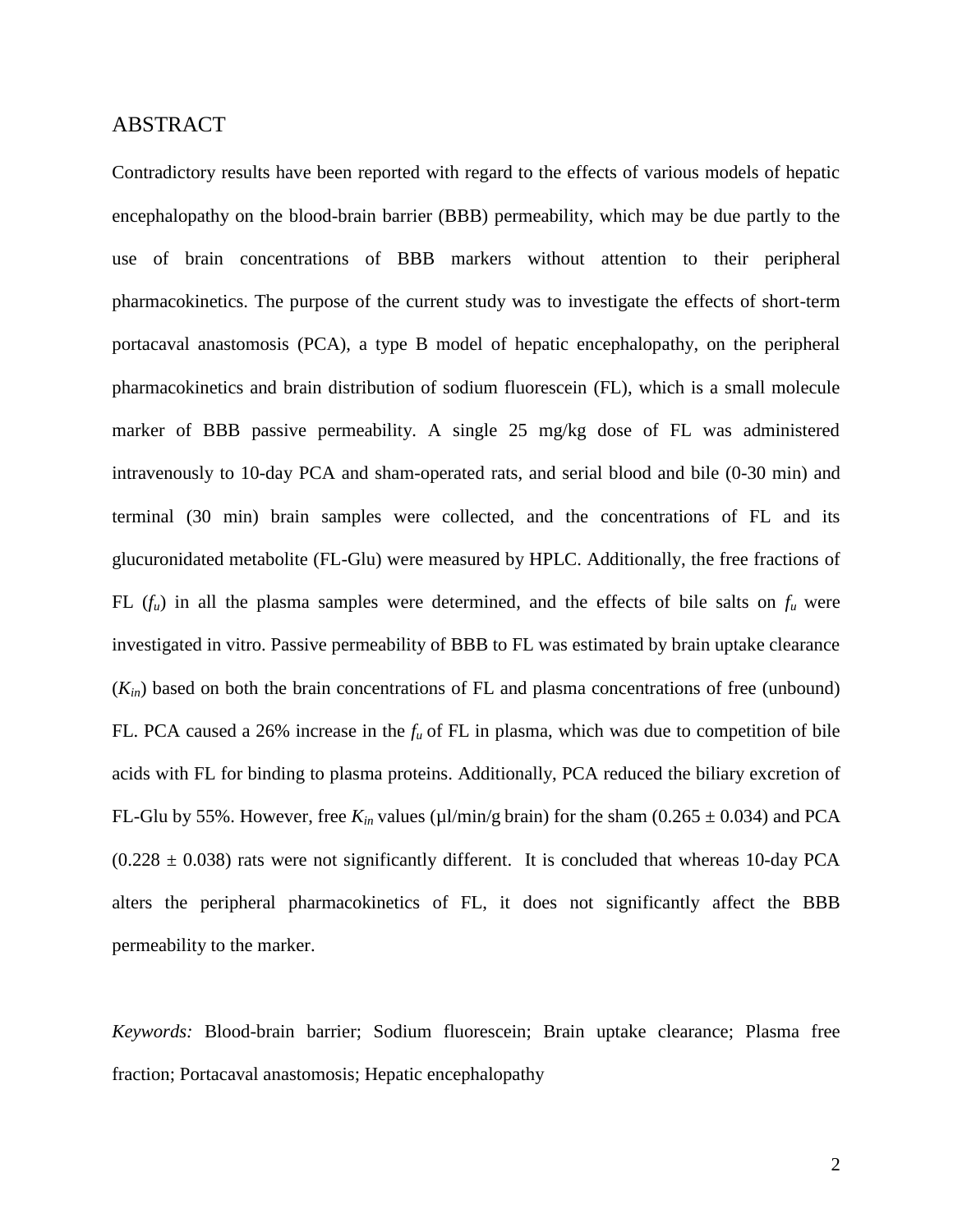#### **1. Introduction**

Hepatic encephalopathy (HE) is a neuropsychiatric disorder associated with hepatocellular failure or portal-systemic venous shunting, which results in exposure of the brain to high concentrations of toxins that are otherwise removed by the liver. In addition to significant effects on the brain function, it has been suggested that HE may also increase the blood-brain barrier (BBB) permeability in different models of HE [\(Cauli et al., 2011;](#page-19-0) [Chen et al., 2013;](#page-19-1) [Dixit and](#page-19-2)  [Chang, 1990;](#page-19-2) [Horowitz et al., 1983;](#page-20-0) [Laursen and Westergaard, 1977;](#page-20-1) [Livingstone et al., 1977;](#page-21-0) [Nguyen, 2012;](#page-21-1) [Shimojima et al., 2008;](#page-22-0) [Zaki et al., 1984\)](#page-23-0). However, other studies have shown that HE does not affect the BBB passive permeability [\(Alexander et al., 2000;](#page-18-0) [Bémeur et al.,](#page-18-1)  [2010;](#page-18-1) [Bosoi et al., 2012;](#page-18-2) [Jin et al., 2013\)](#page-20-2). One obvious explanation for these apparently contradictory results is the heterogeneity of the animal models of HE used in these studies. According to the latest definitions [\(Ferenci et al., 2002\)](#page-19-3), HE is divided into three types based on the extent and type of liver injury that are associated with acute liver failure (type A), portalsystemic bypass (type B), and cirrhosis (type C). Therefore, it is likely that different types of HE have different effects on the BBB permeability.

A second complicating factor in the reported contradictory results may be the methodology to determine the BBB permeability. For example, in some reports [\(Bosoi et al.,](#page-18-2)  [2012;](#page-18-2) [Chen et al., 2013;](#page-19-1) [Shimojima et al., 2008\)](#page-22-0) sodium fluorescein (FL) is used as a small molecule, non-permeable marker to study the passive permeability of the BBB. Generally, these studies use the brain concentration of FL as a measure of BBB integrity. However, HE may also alter the peripheral pharmacokinetics and area under the plasma concentration-time curve (AUC) of FL, thus potentially affecting the brain concentrations of the marker even in the absence of any changes in the BBB passive permeability. Additionally, FL is bound to proteins in the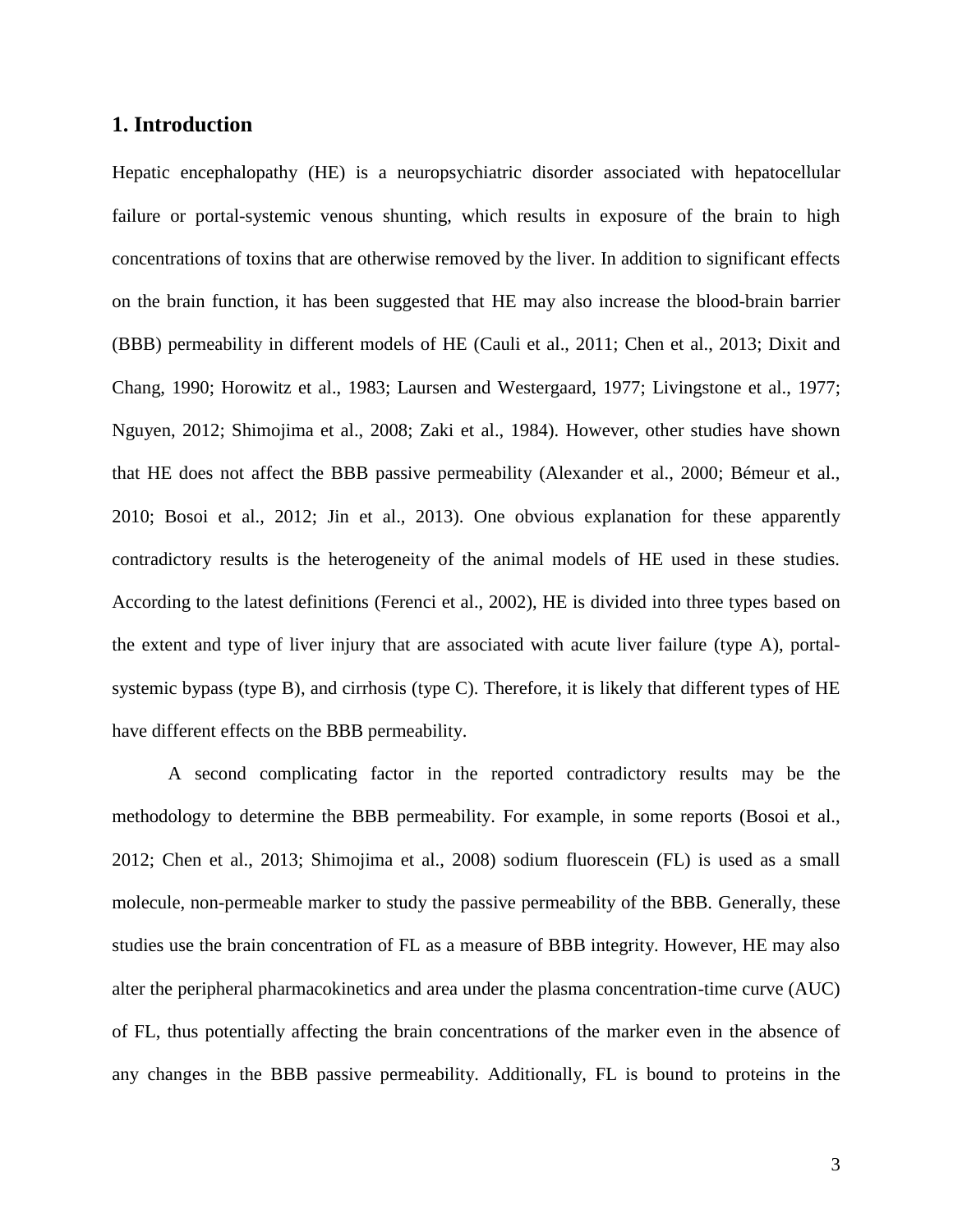plasma [\(Li and Rockey, 1982;](#page-20-3) [Manzini and Crescenzi, 1979\)](#page-21-2), and only the free (unbound) fraction of the drug is available for distribution to other organs [\(Mehvar, 2005\)](#page-21-3), including the brain. Therefore, studies using FL as an *in vivo* marker of BBB permeability in HE should consider the effects of the disease on both the extent of systemic exposure (AUC) and free fraction of the drug, in addition to its brain concentrations.

Rats with portacaval anastomosis (PCA) are considered one of the best models of latent encephalopathy (type B) in humans [\(Butterworth et al., 2009\)](#page-18-3). Additionally, few studies have reported the effects of PCA in rats on the integrity of the BBB [\(Alexander et al., 2000;](#page-18-0) [Bosoi et](#page-18-2)  [al., 2012;](#page-18-2) [Laursen and Westergaard, 1977;](#page-20-1) [Sumner, 1982\)](#page-22-1). Whereas earlier studies [\(Laursen and](#page-20-1)  [Westergaard, 1977;](#page-20-1) [Sumner, 1982\)](#page-22-1) suggested that the BBB permeability to the macromolecule horseradish peroxidase (HRP) is increased at 10, 14, or 30 days after PCA, more recent studies [\(Alexander et al., 2000;](#page-18-0) [Bosoi et al., 2012\)](#page-18-2) using mannitol, Evans blue, or FL after 4 or 16 weeks of PCA reported no effects of PCA on the BBB passive permeability. The disagreement among these studies may be related, at least in part, to the time course of the PCA effects on the BBB permeability and/or the size and mechanism of the passage of the marker through the BBB. However, we are not aware of any quantitative studies on the short-term  $( \leq 14 \text{ days})$  effects of PCA on the BBB permeability of small, non-permeable markers, such as FL. Therefore, the purpose of the current investigation was to study the effects of short-term (10 day) PCA on the BBB passive permeability using a quantitative analysis of the peripheral and brain disposition of FL, including consideration of its free fraction in plasma  $(f_u)$ . Based on the reported increase in the BBB to HRP at 10-14 days after PCA [\(Laursen and Westergaard, 1977;](#page-20-1) [Sumner, 1982\)](#page-22-1), we hypothesized that short-term PCA increases the BBB passive permeability to FL.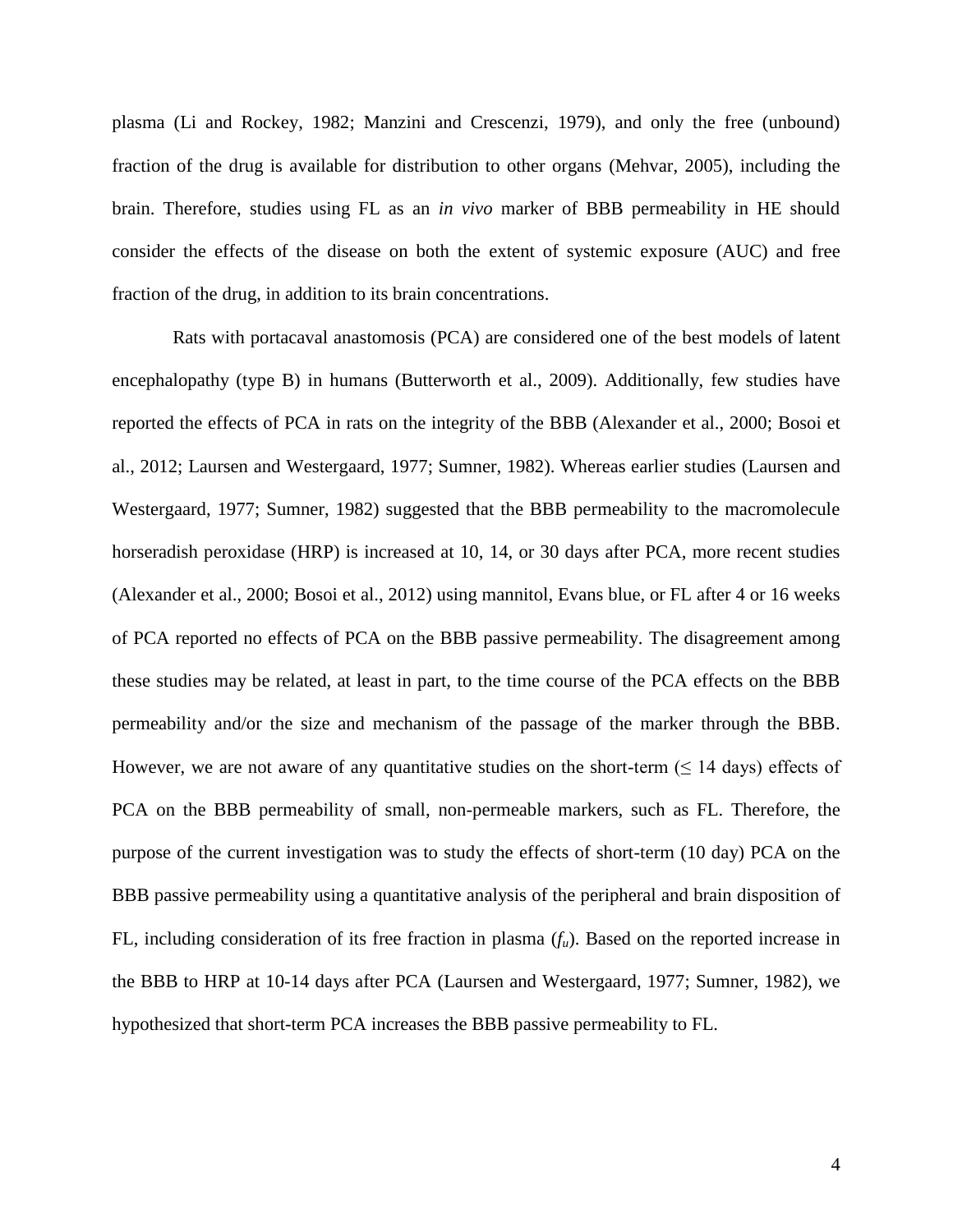#### **2. Results**

The liver weight (as a fraction of total body weight) and plasma biochemical parameters for the Sham and PCA rats are shown in Fig. 1. PCA caused a  $16\%$  decrease ( $p<0.05$ ) in the liver: total body weight ratio (Fig. 1a). Additionally, PCA caused a  $40\%$  increase ( $p<0.05$ ) in the plasma concentration of ammonia (Fig. 1b) and an almost 7-fold increase (*p*<0.0001) in the concentrations of total bile acids in plasma (Fig. 1c). Although PCA also modestly (11%) reduced  $(p<0.01)$  the total plasma protein concentrations (Fig. 1d), the plasma albumin concentration was not affected by the surgery (Fig. 1e). Furthermore, the plasma concentrations of aspartate aminotransferase (AST) in the Sham and PCA animals were not significantly different (Fig. 1f).

The total (free plus bound) and free plasma concentration-time courses of FL, along with  $f_u$  values of the marker, are presented in Fig. 2. Additionally, the zero to 30 min AUC values of total (*AUCtotal*) and free (*AUCfree*) FL during the sampling time are presented in Table 1. Although the plasma concentrations or AUC values for the total or free FL were not significantly different in the PCA and Sham groups, the *AUCfree*/*AUCtotal* ratio in the PCA animals was 26% higher ( $p$ <0.01) than that in the Sham group (Table 1). This was due to significantly higher  $f_u$  of FL in the PCA animals in most of the samples (Fig. 2c), which also resulted in reversal of PCA: Sham AUC ratios when total (ratio of 0.903) and free (ratio of 1.15) AUCs were considered (Table 1).

The biliary excretion data for FL and its glucuronidated metabolite (FL-Glu) in the Sham and PCA rats are depicted in Fig. 3. Although PCA did not significantly affect the biliary recovery (Fig. 3a) or biliary clearance of total (Fig. 3b) or free (Fig. 3c) FL, it significantly (*p*<0.01) reduced the biliary excretion of FL-Glu from 17.6% of the dose to 7.93% of the dose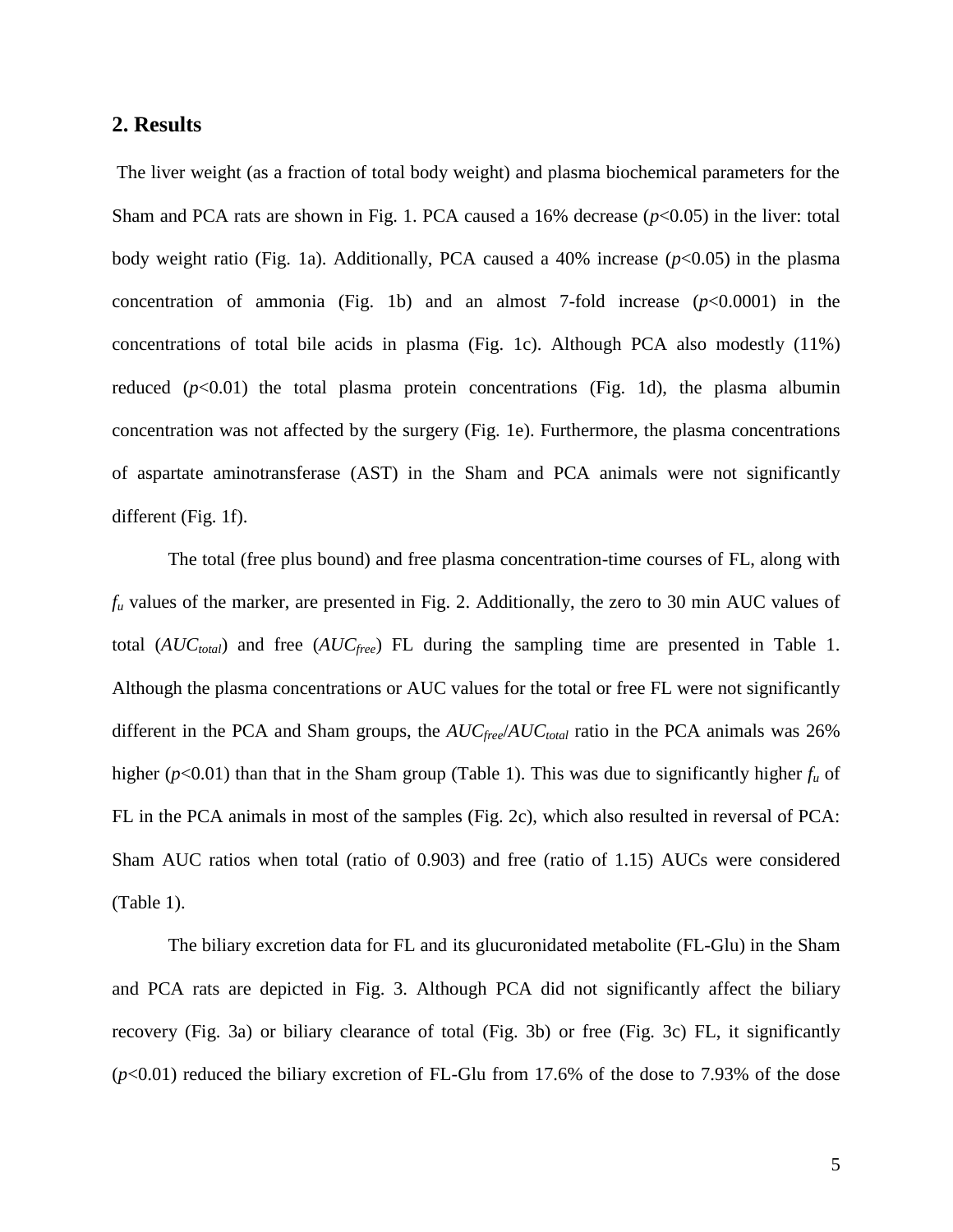(Fig. 3d). Consequently, the overall (FL plus FL-Glu) biliary recovery in the PCA rats (17.9% of dose) was significantly  $(p<0.05)$  lower than that in the Sham animals  $(28.7\%$  of dose) (Fig. 3e). Further, the bile flow rate (ml/h) in the PCA animals (1.09  $\pm$  0.27) was significantly ( $p$ < 0.01) lower than that in the Sham group  $(1.74 \pm 0.27)$  (Fig 3f).

The concentration and amount of FL in the liver of Sham and PCA rats are depicted in Fig. 4. Whereas the liver concentrations of FL in the Sham and PCA rats were not significantly different from each other (Fig. 4a), the amount of FL recovered in the liver of PCA rats (5.89%  $\pm$  0.93% of dose) was significantly ( $p$ <0.05) lower than that in the Sham animals (7.74%)  $\pm$  1.33% of dose) (Fig. 4 b), most likely due to the lower weight of the liver in the PCA rats. FL-Glu was not detectable in the liver samples.

The brain concentration and total (free plus bound) and free brain uptake clearance (*Kin*) values for FL in the Sham and PCA rats are shown in Fig. 5. PCA did not significantly affect the brain concentration (Fig. 5a) or the total (Fig. 5b) or free (Fig, 5c) *Kin* values of FL. However, although the PCA: Sham ratio was more than 1 for the total *Kin* (1.08), the ratio was less than 1 (0.857) for the free *Kin* (Fig. 3).

The effects of different concentrations of major bile acids on the *in vitro*  $f_u$  of FL are demonstrated in Fig. 6. All the tested bile acids caused a concentration-dependent increase in the  $f_u$  of FL. Compared with the baseline  $f_u$  value of 0.264, the highest concentration of bile acids (150  $\mu$ M) resulted in  $f_u$  values of 0.414-0.433 (Fig. 6), representing 57% to 64% increase in the  $f_u$ .

#### **3. Discussion**

The main goal of the current study was to investigate the effects of short-term (10 day) PCA on the BBB passive permeability to the small molecule probe FL using an appropriate kinetic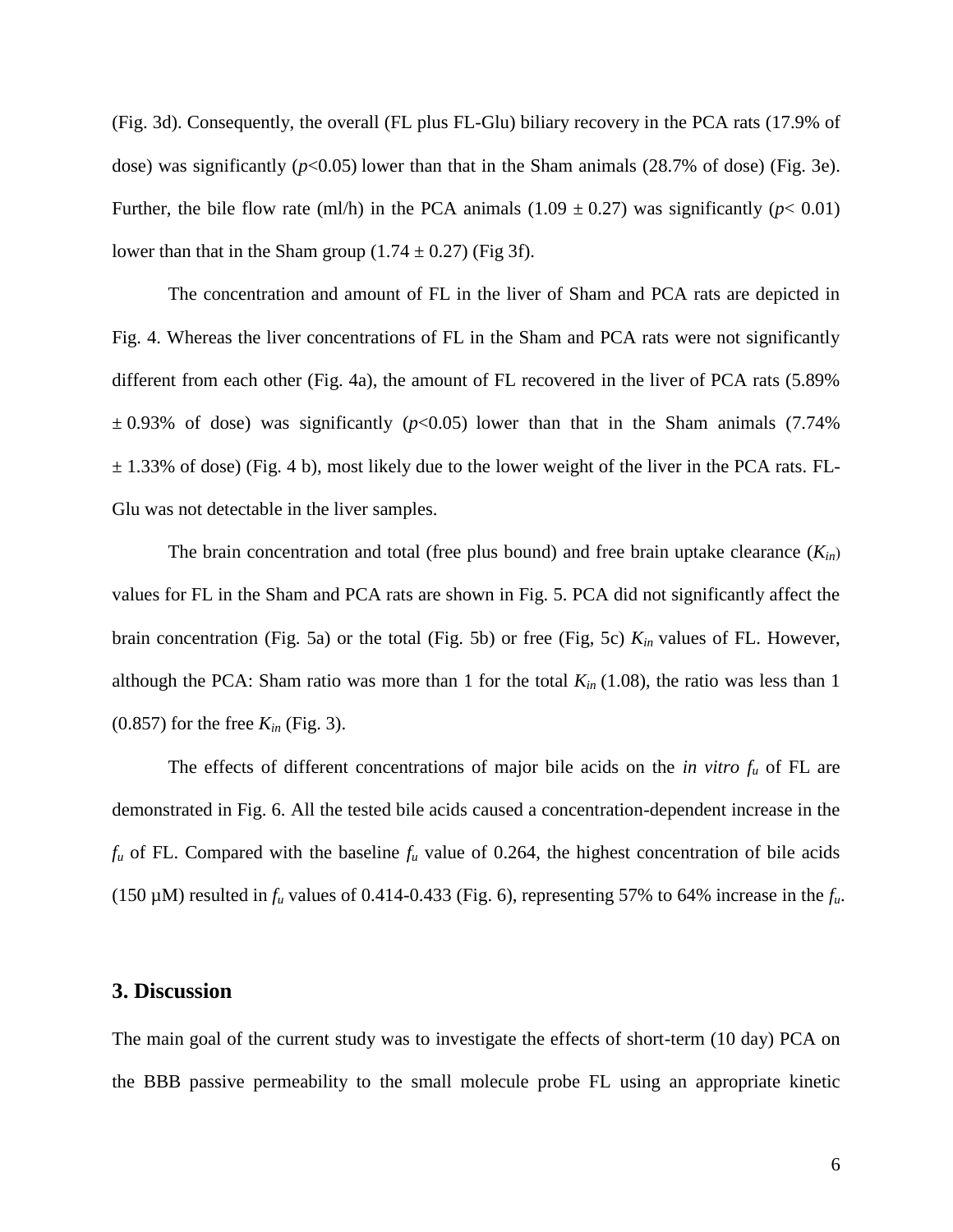analysis, considering both the peripheral and brain disposition of the marker. The success of PCA operation was confirmed by reductions in the liver: total body weight ratio and substantial increases in the plasma concentrations of ammonia and total bile acids (Fig. 1), in addition to visual inspection of the shunt at the time of liver collection. These observations are in agreement with previous reports on the effects of PCA on the liver: total body weight ratio [\(Balasubramaniam et al., 1976;](#page-18-4) [Magide et al., 1976\)](#page-21-4), ammonia [\(Alexander et al., 2000;](#page-18-0) [Hawkins](#page-20-4)  [et al., 1996\)](#page-20-4), and total bile acids [\(Poupon et al., 1977\)](#page-21-5).

PCA caused significant changes to the peripheral pharmacokinetics of FL, most notably an increase in the  $f<sub>u</sub>$  of the marker (Fig. 2c) and a decrease in the biliary excretion of its glucuronidated metabolite (Fig. 3d). As for protein binding, the *f<sup>u</sup>* of FL in both Sham and PCA rats was significantly  $(p<0.0001)$  affected by the sampling time (Fig. 2c), suggesting nonlinear, concentration-dependent binding of the marker to plasma proteins; the  $f<sub>u</sub>$  values at earlier time points (higher plasma concentrations) were higher than those at later time points (lower plasma concentrations). The concentration-dependent  $f_u$  of FL, observed in our studies, is in agreement with a previous study [\(Grimes, 1985\)](#page-20-5) that reported *f<sup>u</sup>* values of 0.496, 0.212, and 0.074 in Wistar rats at FL plasma concentrations of 446, 163, and 25 µg/ml, respectively.

Various studies were conducted to determine the possible mechanisms of the PCAinduced increase in the  $f_u$  of FL. A PCA-induced decrease in the total plasma proteins (Fig. 1d) might have potentially been responsible for the decrease in the  $f<sub>u</sub>$  of FL. However, being an acid, FL is expected to bind almost exclusively to plasma albumin [\(Manzini and Crescenzi, 1979;](#page-21-2) [Rockey et al., 1983\)](#page-22-2), which was not significantly affected by PCA (Fig. 1e). In contrast, the most striking effect of PCA on biochemical parameters in our study was the 7-fold increase in the plasma concentrations of total bile acids (Fig. 1c). Bile acids are known to bind significantly to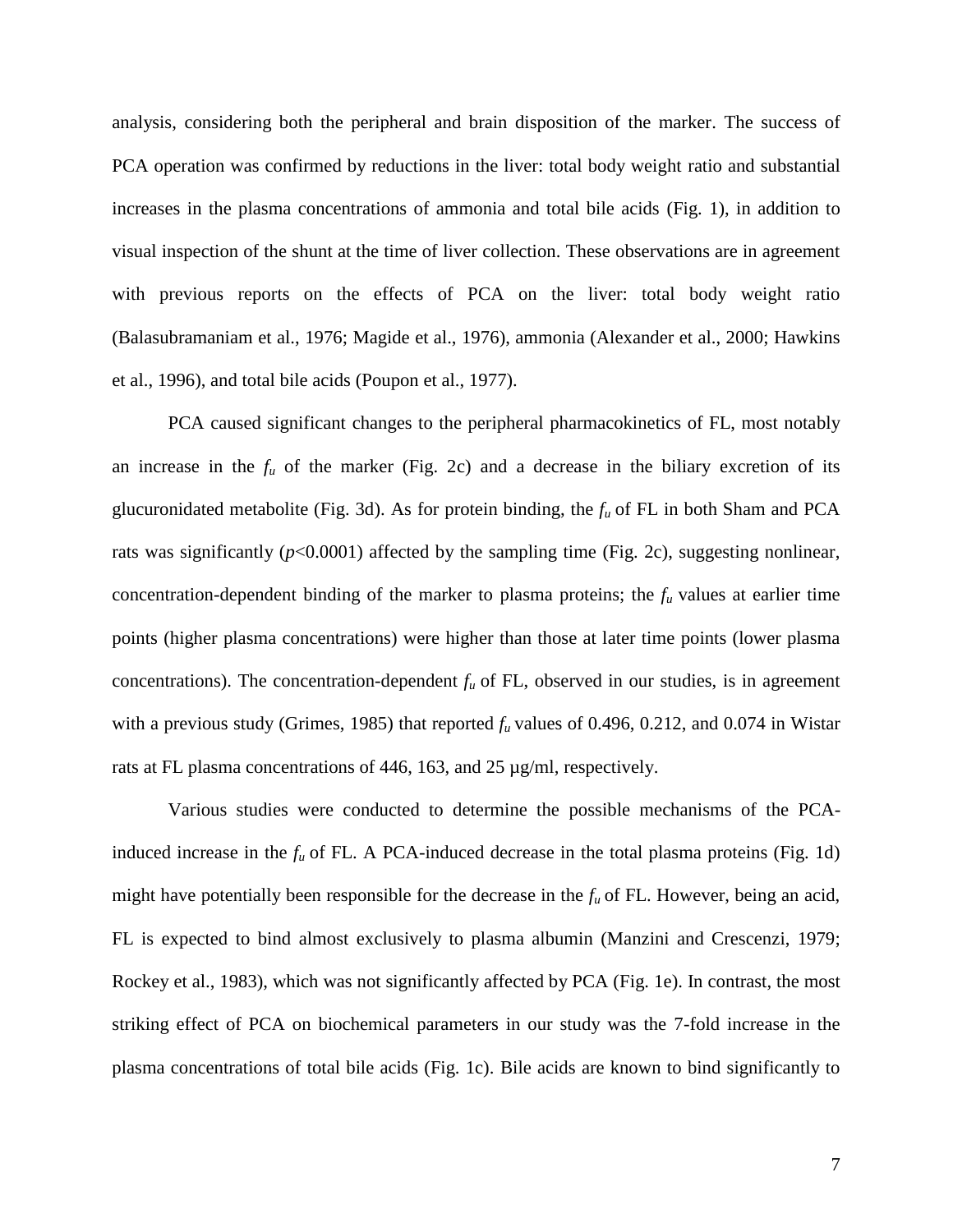albumin (most likely site I) [\(Roda et al., 1982\)](#page-22-3), displacing other drugs, such as warfarin [\(Bowmer et al., 1985\)](#page-18-5), from their binding site. FL is reportedly bound to albumin site I because warfarin directly competes with fluorescein for the same binding site on the serum albumin [\(Manzini et al., 1979\)](#page-21-6). Therefore, we hypothesized that the PCA-induced increase in the *f<sup>u</sup>* of FL was due to the 7-fold higher concentrations of total bile acids in plasma. Indeed, *in vitro* studies with four major bile acids in plasma are in agreement with this hypothesis as all the tested bile acids concentration-dependently increased the  $f_u$  of fluorescein in plasma (Fig. 6).

The second major change in the peripheral pharmacokinetics of FL was the substantial reductions in the biliary excretion of FL-Glu (Fig. 3d). Although we are not aware of any specific reports on the mode of transport of FL-Glu into the bile, the biliary transport of FL is through Mrp2 [\(Mills et al., 1999\)](#page-21-7). Because Mrp2 is a major transporter for glucuronidated compounds, it is likely that the transport of FL-Glu, similar to its parent drug, is also mediated by Mrp2. Theoretically, the observed reduction in the biliary excretion of FL-Glu in the PCA rats (Fig. 3d) could be due to a decreased formation and/or reduced biliary transport of the metabolite. Because PCA did not significantly affect the Mrp2-dependent biliary clearance of FL (Figs 3b and c), it is likely that the substantial decrease in the biliary recovery of FL-Glu is due to its reduced formation, rather than a reduced transport.

The quantitative analysis of brain uptake, incorporating both the brain concentrations and AUC values of the total or free FL suggested that 10-day PCA in our rat model does not significantly alter the BBB permeability to the marker (Fig. 5). Similarly, Bosoi et al. [\(Bosoi et](#page-18-2)  [al., 2012\)](#page-18-2) recently showed that there was no difference between the Sham and PCA rats in their brain concentrations of Evans blue or FL at 4 weeks after the surgery. Although the Mw of Evans blue is 961 Da, it avidly binds to albumin in plasma, forming a macromolecule. Therefore,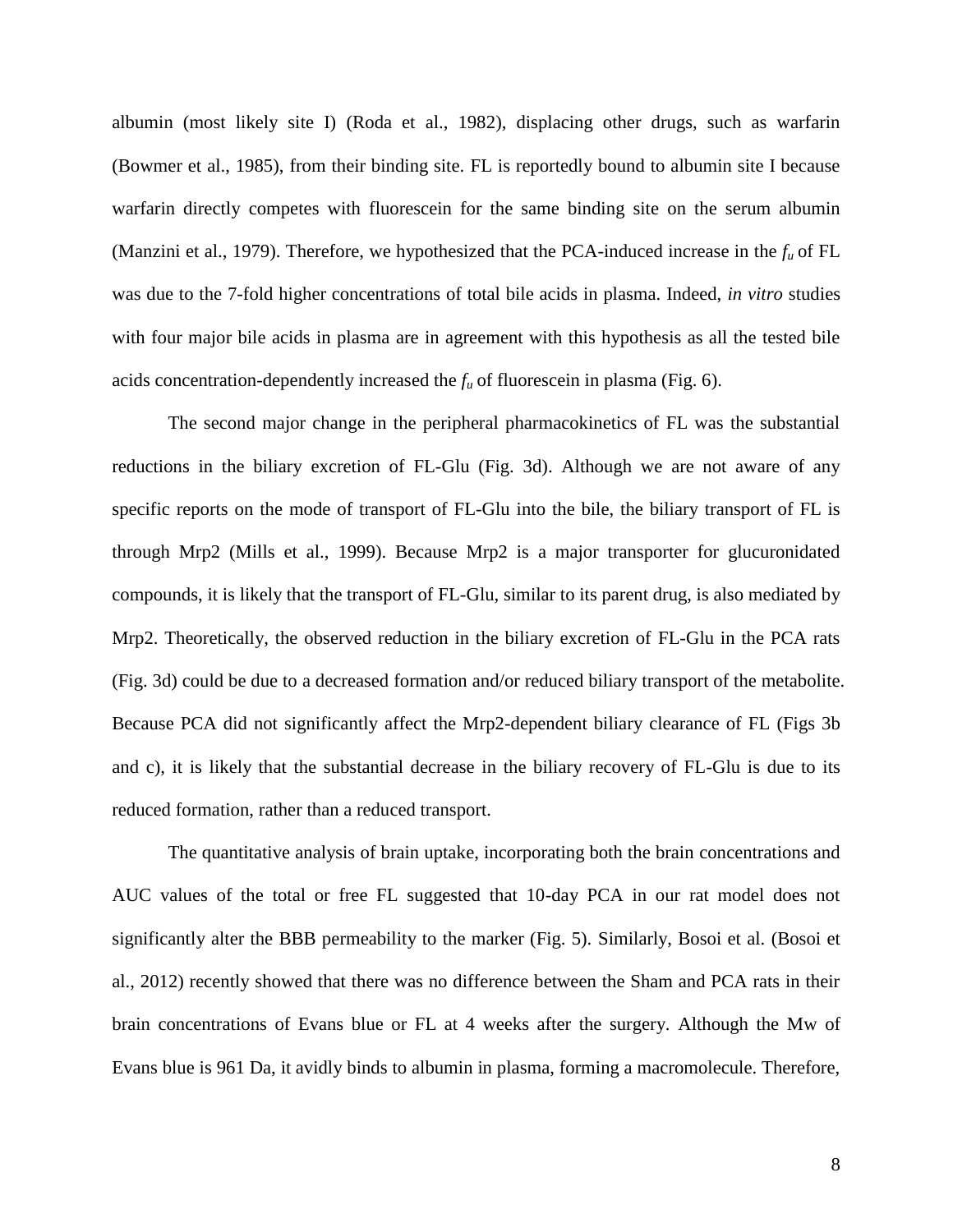that study [\(Bosoi et al., 2012\)](#page-18-2) suggests that the permeability of the BBB to both small molecules (FL) and macromolecules (Evans blue) remain unchanged in the 4 week-PCA rats. Additionally, Alexander et al. [\(Alexander et al., 2000\)](#page-18-0) reported no effect of PCA on the brain <sup>14</sup>C-mannitol space in 16 week PCA rats using the brain *in situ* perfusion method; mannitol is a non proteinbound, non-metabolizable probe for BBB passive permeability. These observations are in contrast to histological experiments that showed an increase in the permeability of the BBB vasculature to HRP at 10 or 30 days [\(Laursen and Westergaard, 1977\)](#page-20-1) or at 14 days [\(Sumner,](#page-22-1)  [1982\)](#page-22-1) after PCA in rats. Although these earlier studies suggested a generalized increase in the BBB permeability, the more recent works by others [\(Alexander et al., 2000;](#page-18-0) [Bosoi et al., 2012\)](#page-18-2) and our own current data suggest that the apparent PCA-induced increase in HRP uptake by brain vasculature does not translate into measurable quantitative changes in the BBB permeability to small (FL and mannitol) or large (Evans blue) molecules. Therefore, the reported increase in the uptake of HRP by cerebral endothelium of PCA rats [\(Laursen and Westergaard,](#page-20-1)  [1977;](#page-20-1) [Sumner, 1982\)](#page-22-1) may be a unique phenomenon only affecting the vesicular transport of HRP rather than a breakdown of BBB.

Although the same conclusion (i.e., no change in BBB permeability to FL) is made in our study based on the total (Fig. 5b) and free (Fig. 5c) *Kin* values, this observation warrants some comments. When the total  $K_{in}$  is considered, the PCA: Sham ratio is slightly more than 1 (1.08) (Fig. 5b). However, for free *Kin*, the ratio is slightly less than 1 (0.857) (Fig. 5c). Therefore, it is conceivable that under a different scenario, such as PCA: Sham ratio of 1 or slightly lower than 1 for the total  $K_{in}$ , the differences between the PCA and Sham for free  $K_{in}$  would have been statistically significant, hence resulting in a different conclusion based on the total and free *Kin*.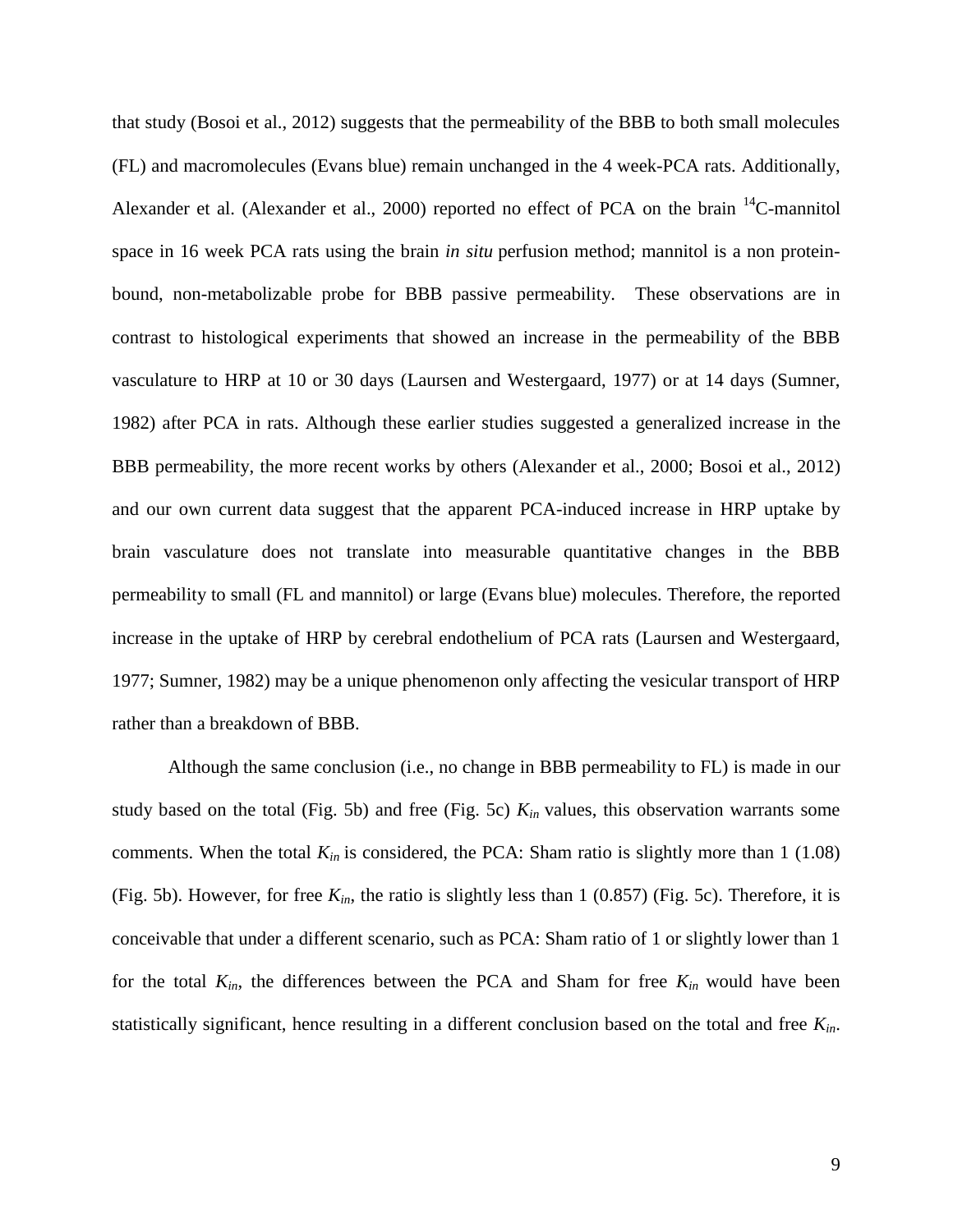Consequently, although not exemplified in our studies, it seems prudent to use free  $K_{in}$  when FL is used as a marker for the *in vivo* determination of BBB passive permeability.

The *in vivo* approach used here for determination of BBB permeability using FL has been used before for <sup>14</sup>C-sucrose [\(Bickel et al., 1998;](#page-18-6) [Kang et al., 1994;](#page-20-6) [Ohno et al., 1978\)](#page-21-8), which is the gold standard for determination of BBB passive permeability to small molecules (Mw of 342 Da). The reported *in vivo*  $K_{in}$  for <sup>14</sup>C-sucrose, which is not bound to plasma proteins, is 0.25-0.30  $\mu$ l/min/g brain [\(Bickel et al., 1998\)](#page-18-6). It is interesting to note that the free  $K_{in}$  value of 0.265  $\pm$ 0.034 µl/min/g brain for FL (Mw of 332 Da) reported here in Sham animals (Fig. 5c) is strikingly close to the reported [\(Bickel et al., 1998\)](#page-18-6) value for sucrose. Therefore, it appears that  $14$ C-sucrose and FL have similar properties in terms of kinetics of brain uptake. However, it should be noted that in contrast to  $^{14}$ C-sucrose, some studies [\(Sun et al., 2001b\)](#page-23-1) have suggested that Mrp1 might be involved in the brain distribution of fluorescein, although additional studies [\(Sun et al., 2001a\)](#page-23-2) showed that the brain accumulation of fluorescein did not increase in Mrp1 knockout mice, suggesting a limited role for Mrp1 function at the BBB. Nevertheless, the possibility of contribution of transporters to the brain distribution of fluorescein cannot be ruled out at this time.

Although previous reports have indicated that ammonia [\(Skowronska et al., 2012;](#page-22-4) [Ziylan](#page-23-3)  [et al., 1993\)](#page-23-3) and bile salts [\(Greenwood et al., 1991;](#page-19-4) [Spigelman et al., 1983\)](#page-22-5) increase the BBB passive permeability, the PCA-induced increases in the plasma concentrations of these chemicals did not result in a change in the permeability of BBB to FL in our studies. This is most likely due to the differences in the concentrations of ammonia or bile acids achieved in our PCA rats and the concentrations of these chemicals used in previous studies. For example, an *in vitro* study [\(Skowronska et al., 2012\)](#page-22-4) showed that treatment of a rat brain endothelial cell line with a 5 mM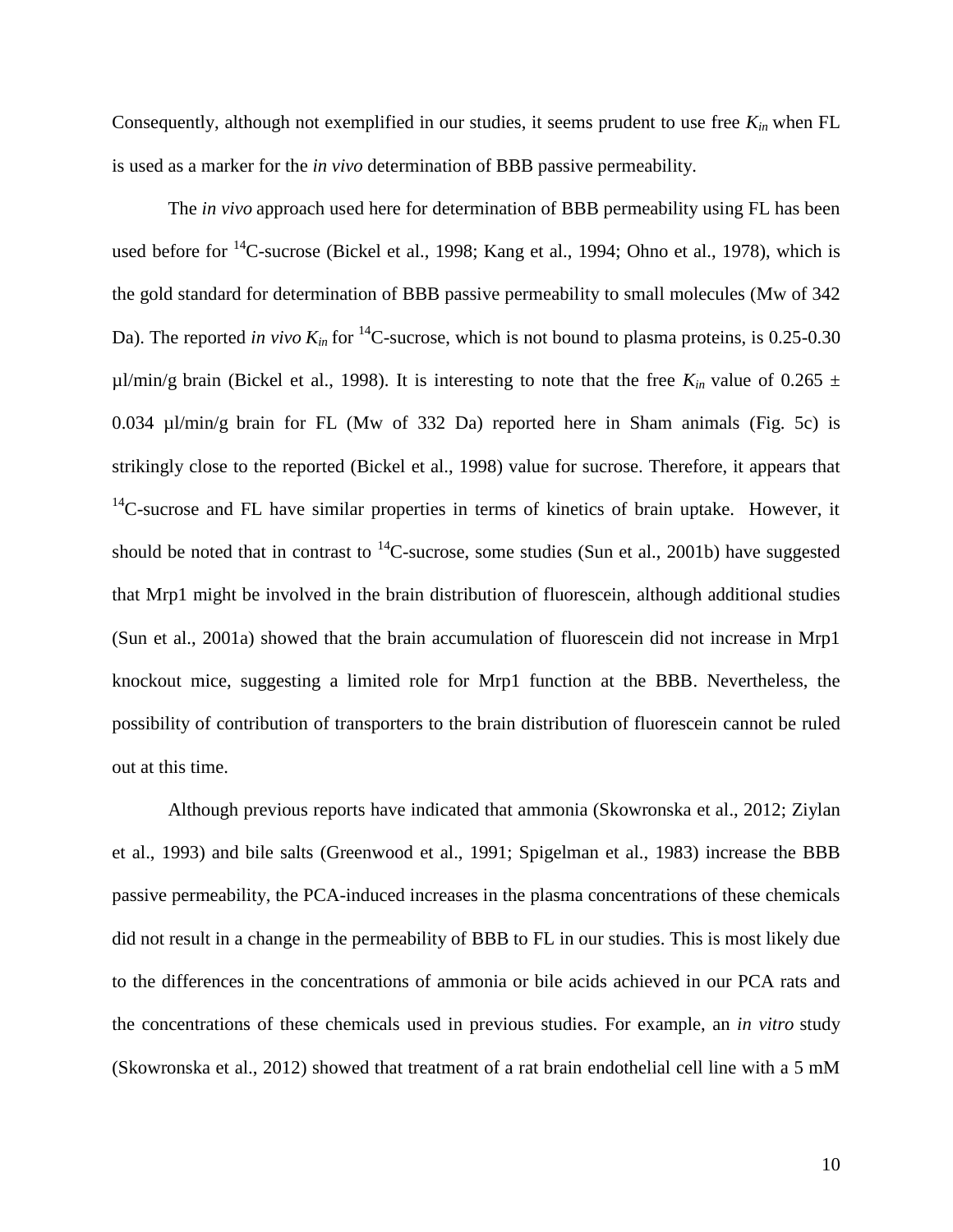concentration of ammonia for 24 h increased the cell permeability to dextran 40 kDa. Additionally, injection of ammonium acetate to rats, producing a plasma concentration of 1.45 mM of ammonia, resulted in BBB breakdown [\(Ziylan et al., 1993\)](#page-23-3). However, the plasma ammonia concentrations in our PCA rats ( $247 \pm 47 \mu$ M), although significantly higher than those in the Sham animals (176  $\pm$  49  $\mu$ M), were much lower than the *in vitro* and *in vivo* concentrations of ammonia that reportedly [\(Skowronska et al., 2012;](#page-22-4) [Ziylan et al., 1993\)](#page-23-3) alter BBB permeability. Similarly, using an *in situ* brain perfusion model, the increase in the BBB permeability to deoxycholate and taurochenodeoxycholate occurred only at perfusate concentrations of  $\geq 1$  mM and  $\geq 0.2$  mM [\(Greenwood et al., 1991\)](#page-19-4), respectively. However, the total bile acid concentrations in our PCA rats were  $\leq 100 \mu M$  (Fig. 1c). Indeed, another study [\(Zaki et al., 1983\)](#page-23-4) showed that BBB permeability to inulin remained unchanged by intravenous administration of glycocholic acid or taurocholic acid to rats, producing plasma concentrations of 80 µM. Therefore, the lack of change in the BBB permeability in our PCA rats, despite the observed increases in the plasma concentrations of ammonia and total bile acids, is in agreement with the literature data.

In conclusion, the effects of short-term (10 days) PCA on the peripheral pharmacokinetics and brain distribution of the BBB passive permeability marker sodium fluorescein were investigated in rats. PCA caused a significant increase in the plasma free fraction of the marker, most likely due to an increase in the plasma concentrations of bile acids. Additionally, PCA significantly reduced the biliary excretion of the glucuronidated metabolite of the marker. However, quantitative analysis of the brain uptake of the marker indicated that the 10-day PCA does not significantly alter the BBB passive permeability.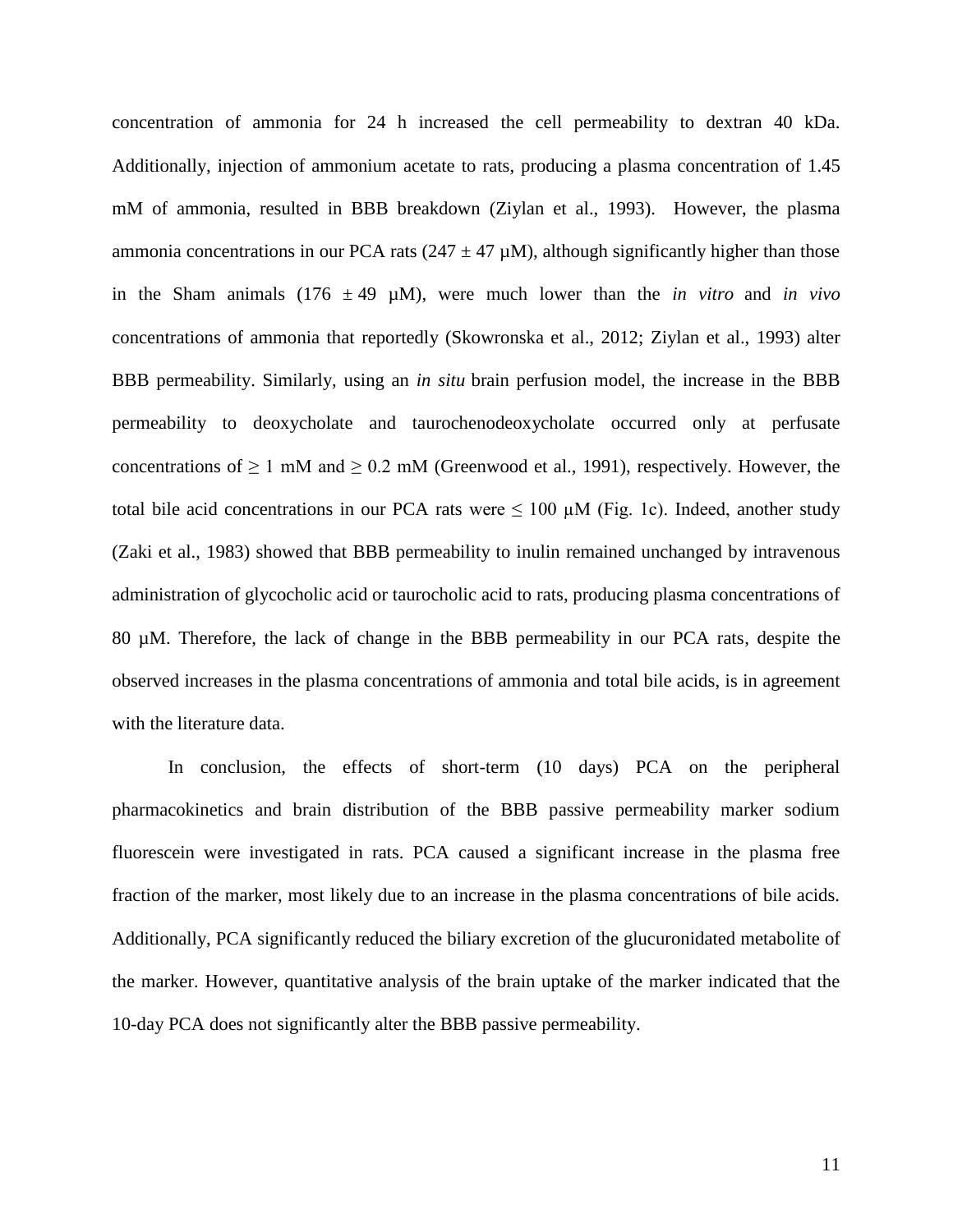# **4. Experimental procedures**

#### *4. 1. Chemicals*

Sodium fluorescein (FL), β-glucuronidase (Type-LII), cholic acid (CA), chenodeoxycholic acid (CDCA), lithocholic acid (LCA), and taurocholic acid (TCA) were purchased from Sigma– Aldrich (St. Louis, MO). Ketamine and xylazine solutions for anesthesia were purchased from Llyod Laboratories (Shenandoah, IA). The kits for measurement of biochemical parameters were obtained from the following sources: total protein from Pierce Biotechnologies (Rockford, IL), albumin from Active Motif (Carlsbad, CA), total bile acids (TBA) from Crystal Chem (Downers Grove, IL), ammonia from Sigma–Aldrich, and aspartate aminotransferase (AST) from Teco Diagnostics (Anaheim, CA). Methanol and PIC-A reagent (tetrabutylammonium dihydrogen phosphate) for HPLC were from Fisher Scientific (Fair Lawn, NJ) and Waters (Milford, MA), respectively.

#### *4.2. Animals*

Adult, male Sprague-Dawley rats were obtained from Charles River Laboratories, Inc. (Wilmington, MA, USA) and kept in a temperature- and humidity-controlled room with free access to food and water before the experiments. All the animal experiments were approved by our Institutional Animal Care and Use Committee.

#### *4.3. Portacaval anastomosis surgery*

End-to-side portacaval anastomosis (PCA) was carried out at Charles River Laboratories. Briefly, the procedure consisted of clamping of the portal vein and inferior vena cava of isofluraneanesthetized animals for  $\sim$  5 min, followed by end-to-side anastomosis of the portal vein to inferior vena cava using a cyanoacrylate skin adhesive glue [\(Coy et al., 1991;](#page-19-5) [Jerkins and Steele,](#page-20-7)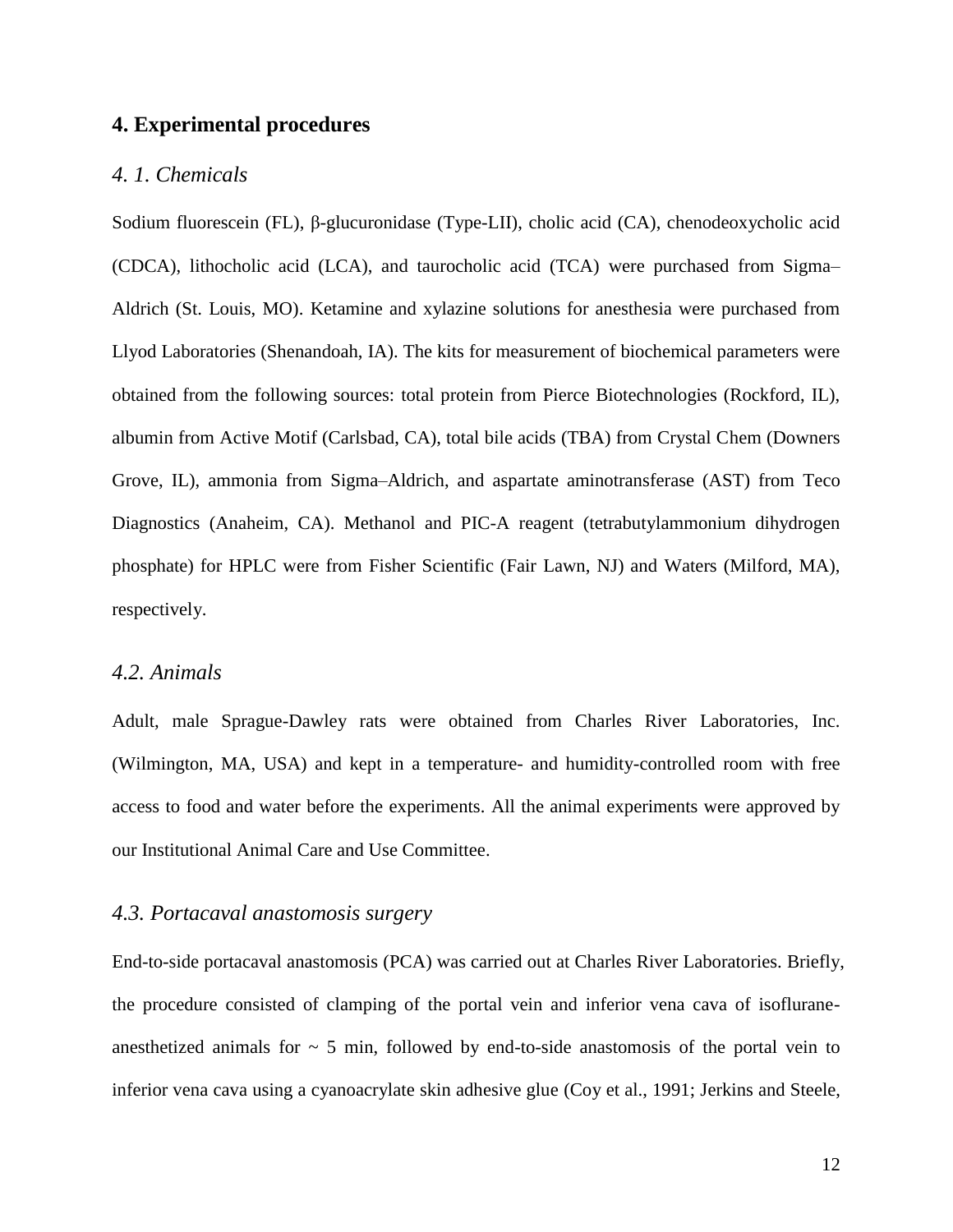1988). However, the blood flow to the liver via hepatic artery was kept intact. Sham rats underwent anesthesia, laparatomy, and 5 min clamping of the portal vein and inferior vena cava without the anastomosis. Following the surgery, animals had free access to food and water and were used in the pharmacokinetic study 10 days later.

#### *4.4. Pharmacokinetic study*

Ten days after PCA or sham-operation, rats were anesthetized using an intramuscular injection of ketamine: xylazine (100:8 mg/kg), and catheters were placed in femoral artery (blood sampling) and bile duct (bile collection). Subsequently, fluorescein sodium at a dose of 25 mg/kg (acid equivalent) was infused into the penile vein over 5 min. Blood samples  $(\sim 250 \text{ µl})$  were then collected into heparinized microcentrifuge tubes at time zero (before the drug infusion), 5, 10, 20, and 30 min, and plasma was separated. Cumulative (0-30 min) bile samples were also collected in pre-weighted microcentrifuge tubes. At the end of experiments (30 min), the vasculature blood was flushed out with 50 ml of ice-cold saline delivered at a flow rate of 25 ml/min through a catheter inserted into the left ventricle of the heart, and brain and liver tissue were collected. The brain and liver were snap-frozen in dry ice/isopentane and liquid nitrogen, respectively. All the samples were stored at  $-80^{\circ}$ C until analysis.

#### *4.5. Protein binding studies*

The unbound concentrations of fluorescein in plasma were determined by ultrafiltration method using Microcon Ultracel YM-30 centrifugal devices, with a molecular weight cut-off of 30 kDa, from Millipore (Billerica, MA, USA). Approximately, 100 µl of each plasma sample was added to the device, which was then incubated at  $37^{\circ}$ C for 30 min before centrifugation at 2000 g for 15 min (37<sup>o</sup>C). Aliquots (10 µl) of the original plasma samples and the filtrate were then subjected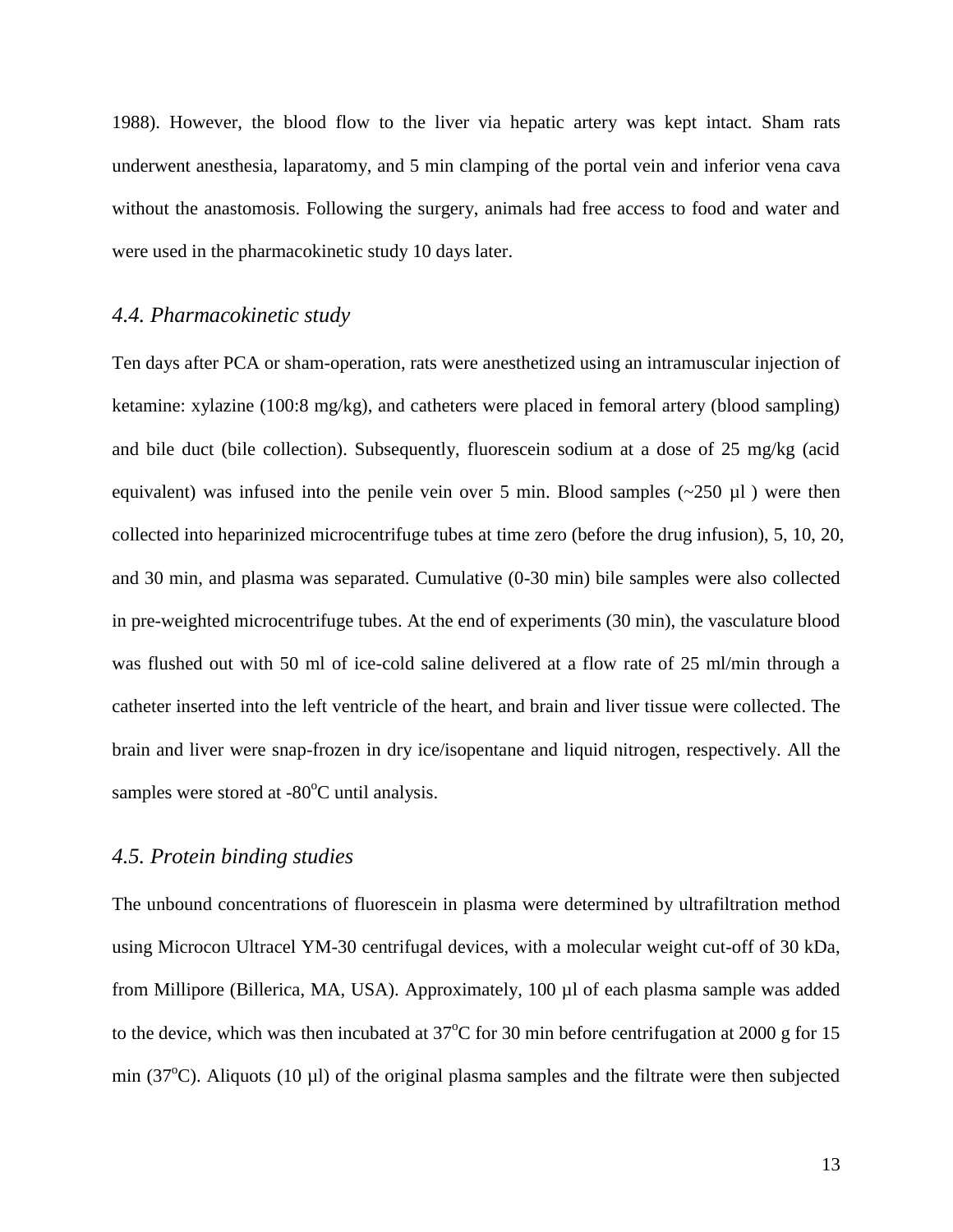to the HPLC assay described below. The free fraction  $(f_u)$  of fluorescein was estimated by dividing the concentration of the marker in the filtrate (free) by that in the original plasma sample (total).

#### *4.6. Effects of bile salts on unbound fraction of fluorescein in plasma*

The effects of various bile acids on the *f<sup>u</sup>* of FL in plasma were investigated in an *in vitro* study. Drug-free, heparinized rat plasma (Innovative Research, Novi, MI) was spiked with LCA, CA, CDCA, or TCA at concentrations of 0, 18.75, 37.5, 75, or 150 µM. After addition of FL at a plasma concentration of 50  $\mu$ g/ml, the samples ( $n=3$ /group) were incubated at 37<sup>o</sup>C for 30 min before ultrafiltration as described above.

# *4.7. Fluorescence HPLC analysis of fluorescein*

The concentrations of FL in plasma, bile, liver, and brain samples were measured by modification of a previously reported HPLC method [\(Selan et al., 1985\)](#page-22-6). Briefly, the samples were chromatographed on a reversed phase  $C_{18}$  column (250 x 4.6 mm, 5 µm; Microsorb-MV 100-5  $C_{18}$ ; Varian, Palo Alto, CA) with a mobile phase of methanol: water: PIC-A reagent (55: 45: 1.5, v/v; pH 7.4), run at a flow rate of 0.8 ml/min. Fluorescence detection at excitation and emission wavelengths of 495 and 520 nm, respectively, was used for quantitation of FL.

Before analysis, liver (1:9) and brain (1:4) tissues were homogenized in distilled water. Additionally, plasma, filtrate after ultrafiltration of plasma, and liver homogenate samples were diluted 100, 50, and 5 times, respectively, with a solution of 4% bovine serum albumin in water before analysis. The brain homogenate samples were used without further dilution. To 20 µl of each sample was added 200 µl of mobile phase, and the samples were vortex-mixed for 10 sec. After centrifugation, 50 µl of the supernatant was injected into the HPLC system. Bile samples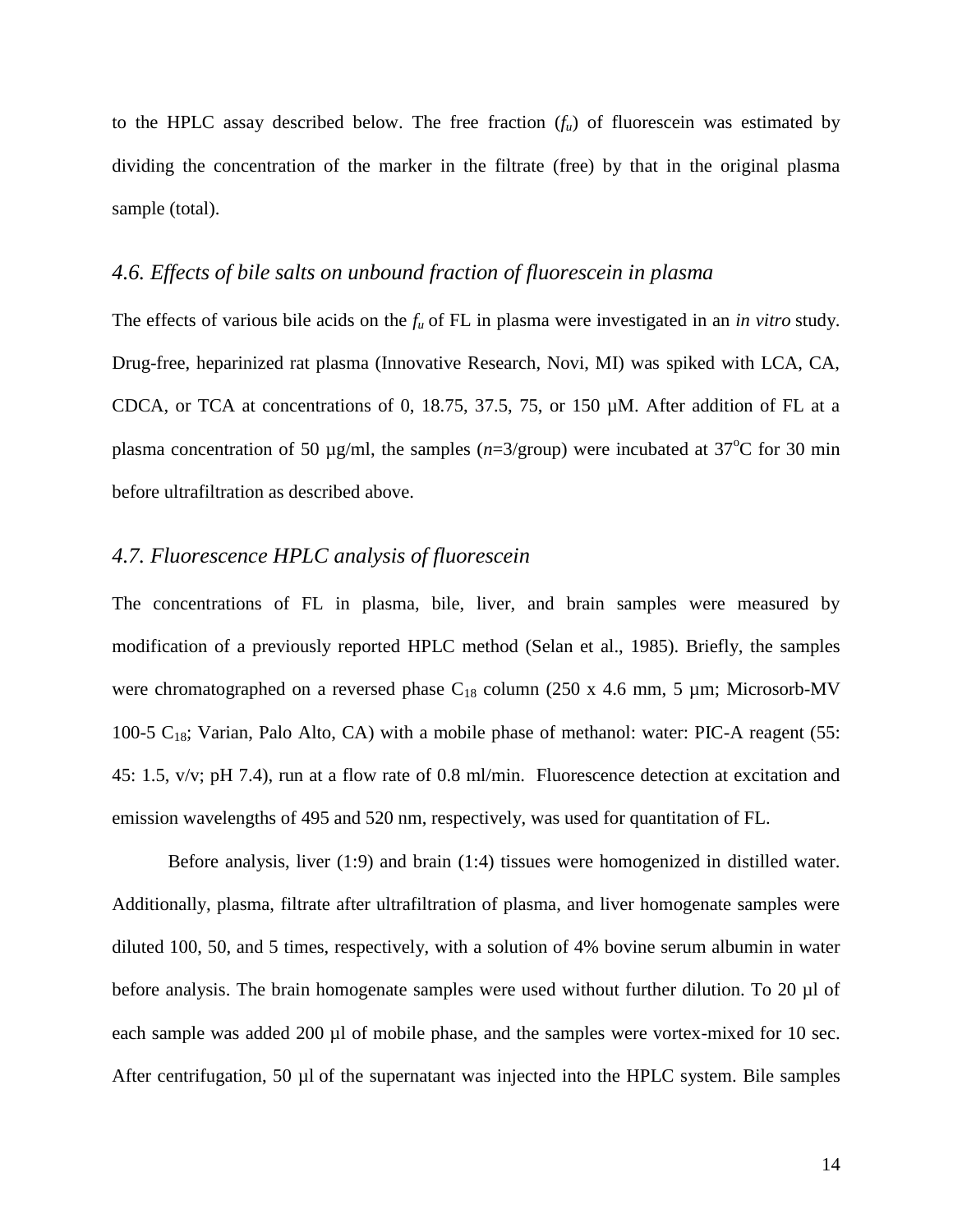were analyzed twice, before and after hydrolysis. Glucuronide hydrolysis was based on a published method [\(Chen et al., 1980\)](#page-19-6). Briefly, 20 µl of the diluted bile sample was incubated for 20 min (37 $^{\circ}$ C) with 50 µl of a 0.25 M sodium acetate buffer (pH 4.75) that contained 500 units of  $\beta$ -glucuronidase. Subsequently, 150 µl of mobile phase was added, and after mixing and centrifugation, 50 µl of the supernatant was injected into the HPLC. Preliminary studies indicated that the concentrations of FL-Glu in the plasma, liver, and brain samples were negligible or undetectable. Therefore, only the parent drug was measured in these samples.

# *4.8. Analysis of biochemical parameters in plasma*

The plasma concentrations of several biochemical markers were quantitated according to the manufacturers' instructions for the commercially-available kits based on the following methods: Total plasma protein by the BCA method; albumin by albumin blue fluorescent assay; total bile acids by enzyme cycling method; ammonia by enzymatic (glutamate dehydrogenase) assay; and AST by spectrophotometric method.

#### *4.9. Pharmacokinetic analysis*

The areas under the plasma concentration-time curve of total (*AUCtotal*) and free (*AUCfree*) FL during the sampling time (0-30 min) were estimated using linear trapezoidal rule. The apparent brain uptake clearances  $(K_{in})$  for the total and free FL were estimated by dividing the brain concentration of FL at 30 min by the *AUCtotal* and *AUCfree*, respectively [\(Bickel, 2005\)](#page-18-7). The biliary clearance of total and free FL was estimated by dividing the amount of the marker excreted into the bile during the 30-min sampling period by the *AUCtotal* and *AUCfree*, respectively.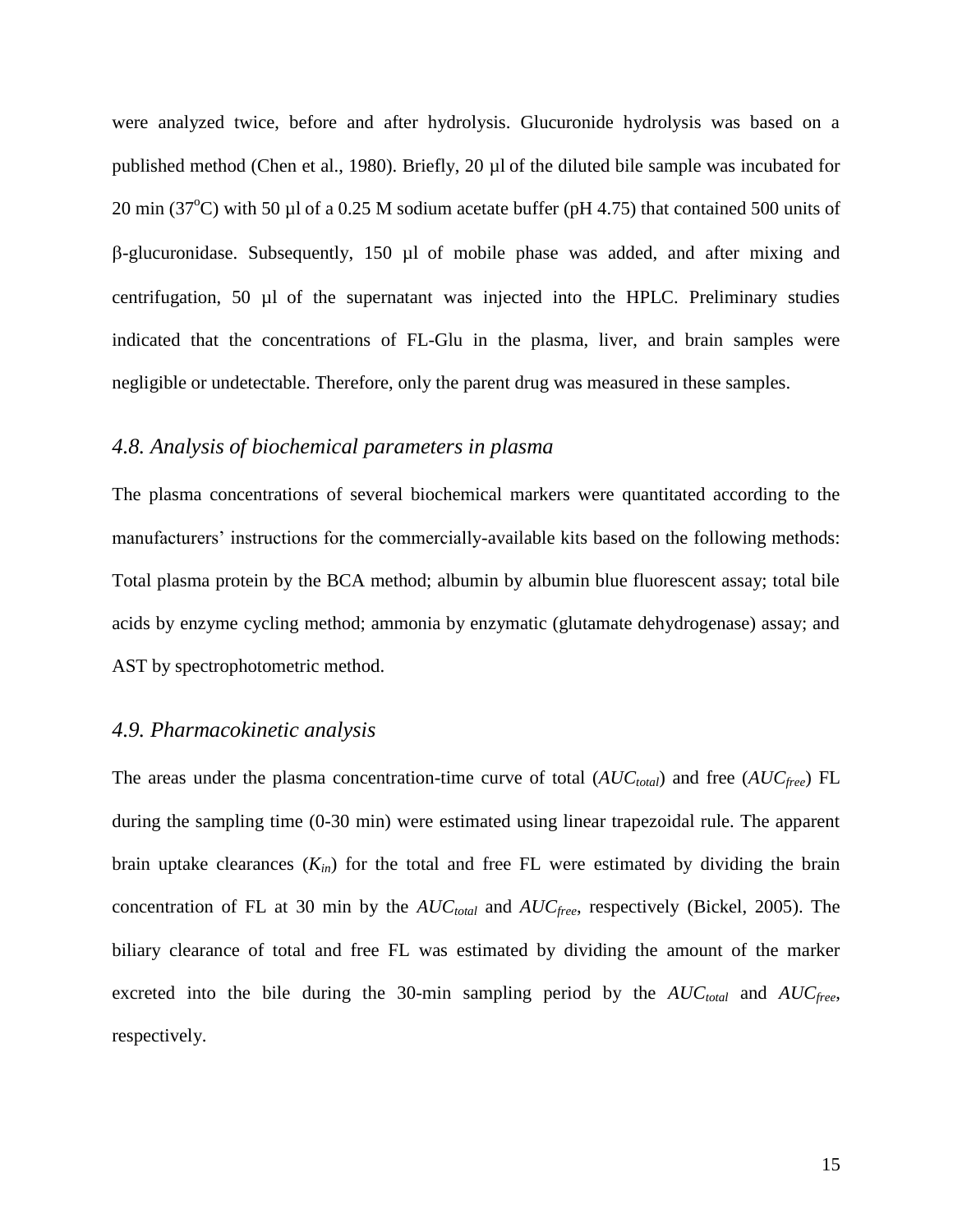### *4.10. Statistical analysis*

Except for the free fraction, the differences between the Sham and PCA for all parameters were tested using unpaired, two-tailed t-test. A repeated measure, two-way ANOVA, followed by Bonferroni's multiple comparison test was used the detection of significant differences between the free fraction of FL in Sham and PCA plasma at different times after the drug administration. In all cases, a  $p<0.05$  was considered significant. Whenever mean data are presented, the error term is SD.

# **Acknowledgments**

The authors would like to acknowledge financial support from the Blood-Brain Barrier Research Center at Texas Tech School of Pharmacy.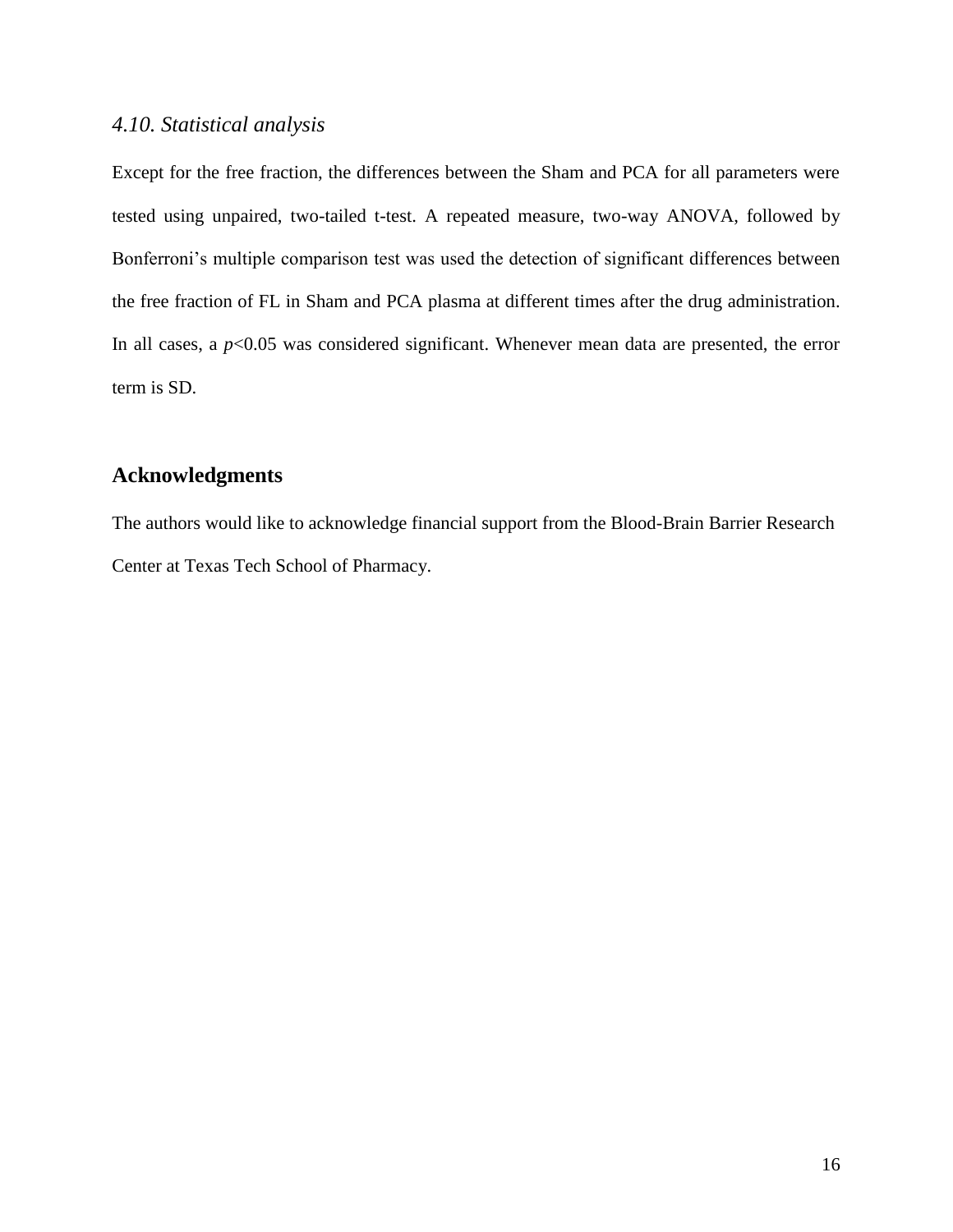#### REFERENCES

- <span id="page-18-0"></span>Alexander, B., Li, X., Benjamin, I.S., Segal, M.B., Sherwood, R., Preston, J.E., 2000. A quantitative evaluation of the permeability of the blood brain barrier of portacaval shunted rats. Metab. Brain. Dis. 15, 93-103.
- <span id="page-18-4"></span>Balasubramaniam, S., Press, C.M., Mitropoulos, K.A., Magide, A.A., Myant, N.B., 1976. Effect of portacaval anastomosis on the activities of hepatic enzymes related to cholesterol and bile acid metabolism in rats. Biochim. Biophys. Acta 441, 308-315.
- <span id="page-18-1"></span>Bémeur, C., Chastre, A., Desjardins, P., Butterworth, R.F., 2010. No changes in expression of tight junction proteins or blood–brain barrier permeability in azoxymethane-induced experimental acute liver failure. Neurochem. Int. 56, 205–207.
- <span id="page-18-6"></span>Bickel, U., Grave, B., Kang, Y.S., del Rey, A., Voigt, K., 1998. No increase in blood-brain barrier permeability after intraperitoneal injection of endotoxin in the rat. J. Neuroimmunol. 85, 131-136.
- <span id="page-18-7"></span>Bickel, U., 2005. How to measure drug transport across the blood-brain barrier. NeuroRx 2, 15- 26.
- <span id="page-18-2"></span>Bosoi, C.R., Yang, X., Huynh, J., Parent-Robitaille, C., Jiang, W., Tremblay, M., Rose, C.F., 2012. Systemic oxidative stress is implicated in the pathogenesis of brain edema in rats with chronic liver failure. Free Radic. Biol. Med. 52, 1228-1235.
- <span id="page-18-5"></span>Bowmer, C.J., Donoghue, P.G., Leong, C.F., Yates, M.S., 1985. Effect of bile acids on the binding of drugs and dyes to human albumin. J. Pharm. Pharmacol. 37, 812-815.
- <span id="page-18-3"></span>Butterworth, R.F., Norenberg, M.D., Felipo, V., Ferenci, P., Albrecht, J., Blei, A.T., 2009. Experimental models of hepatic encephalopathy: ISHEN guidelines. Liver Int. 29, 783-788.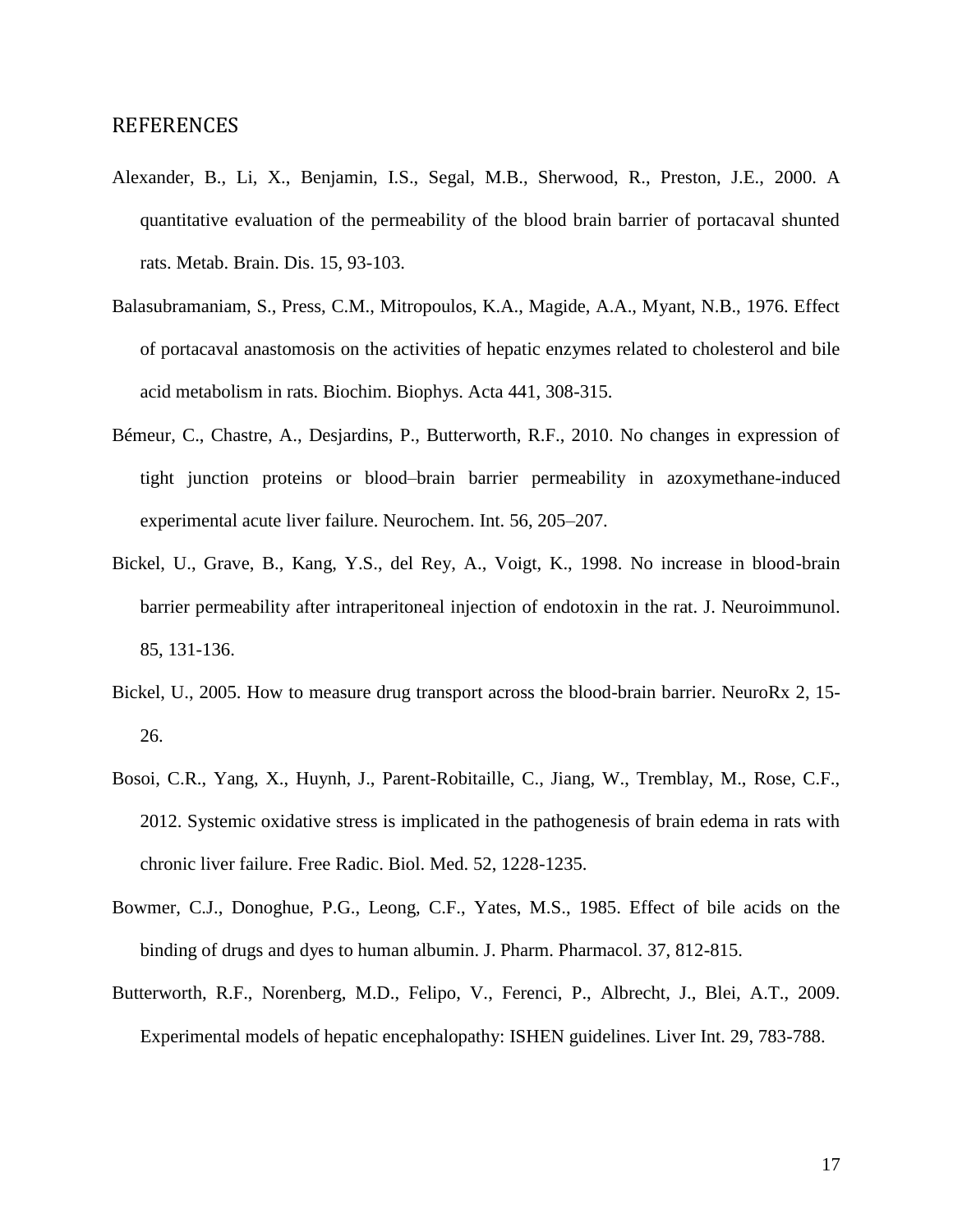- <span id="page-19-0"></span>Cauli, O., Lopez-Larrubia, P., Rodrigo, R., Agusti, A., Boix, J., Nieto-Charques, L., Cerdan, S., Felipo, V., 2011. Brain region-selective mechanisms contribute to the progression of cerebral alterations in acute liver failure in rats. Gastroenterology 140, 638-645.
- <span id="page-19-1"></span>Chen, F., Radisky, E.S., Das, P., Batra, J., Hata, T., Hori, T., Baine, A.M., Gardner, L., Yue, M.Y., Bu, G., Del Zoppo, G., Patel, T.C., Nguyen, J.H., 2013. TIMP-1 attenuates blood-brain barrier permeability in mice with acute liver failure. J. Cereb. Blood Flow Metab. Epub ahead of print.
- <span id="page-19-6"></span>Chen, S.C., Nakamura, H., Tamura, Z., 1980. Determination of fluorescein and fluorescein monoglucuronide excreted in urine. Chem. Pharm. Bull. Tokyo 28, 2812-2816.
- <span id="page-19-5"></span>Coy, D.L., Srivastava, A., Gottstein, J., Butterworth, R.F., Blei, A.T., 1991. Postoperative course after portacaval anastomosis in rats is determined by the portacaval pressure gradient. Am. J. Physiol. 261, G1072-G1078.
- <span id="page-19-2"></span>Dixit, V., Chang, T.M., 1990. Brain edema and the blood brain barrier in galactosamine-induced fulminant hepatic failure rats. An animal model for evaluation of liver support systems. ASAIO Trans. 36, 21-27.
- <span id="page-19-3"></span>Ferenci, P., Lockwood, A., Mullen, K., Tarter, R., Weissenborn, K., Blei, A.T., 2002. Hepatic encephalopathy--definition, nomenclature, diagnosis, and quantification: final report of the working party at the 11th World Congresses of Gastroenterology, Vienna, 1998. Hepatology 35, 716-721.
- <span id="page-19-4"></span>Greenwood, J., Adu, J., Davey, A.J., Abbott, N.J., Bradbury, M.W., 1991. The effect of bile salts on the permeability and ultrastructure of the perfused, energy-depleted, rat blood-brain barrier. J. Cereb. Blood Flow Metab. 11, 644-654.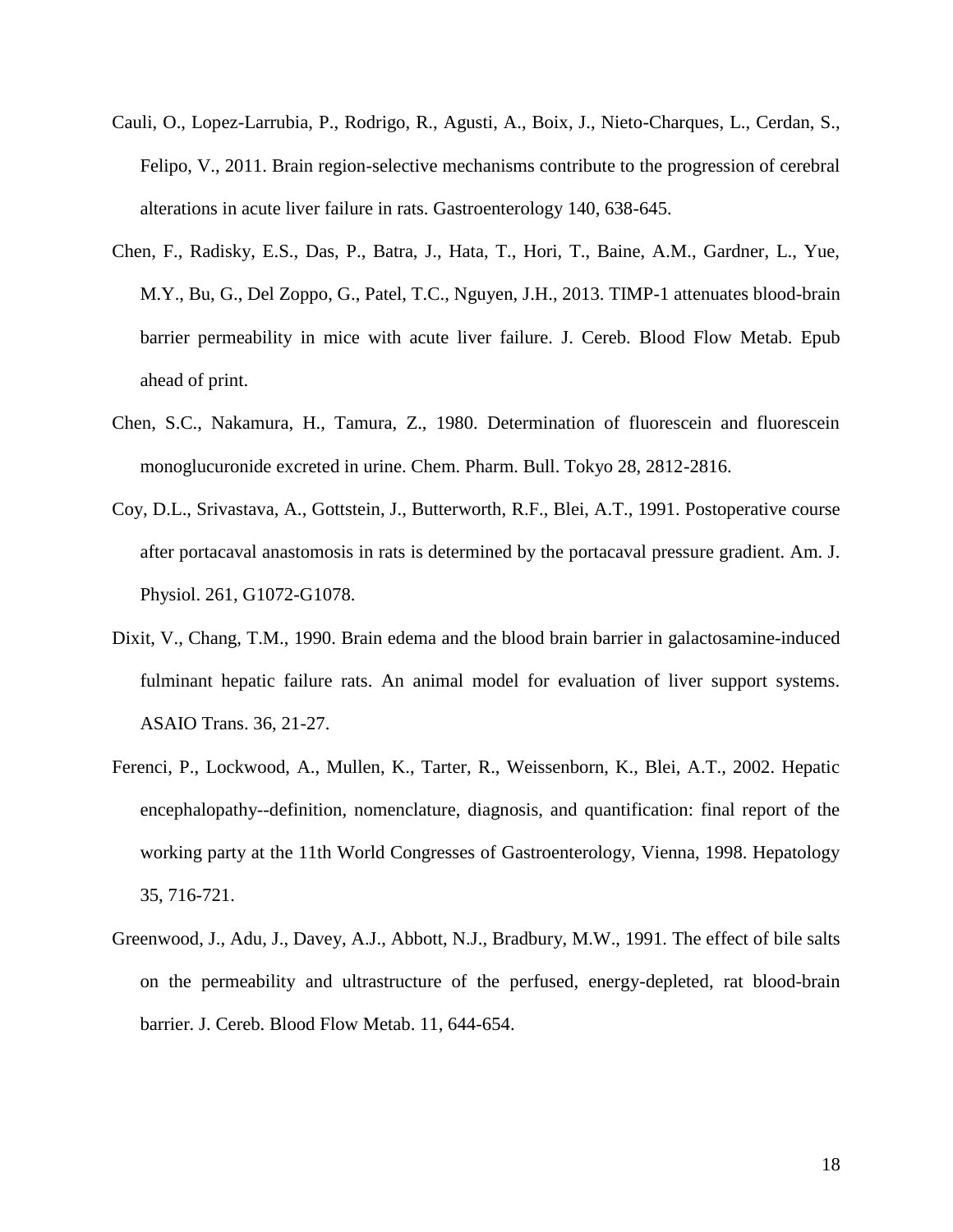- <span id="page-20-5"></span>Grimes, P.A., 1985. Fluorescein distribution in retinas of normal and diabetic rats. Exp. Eye Res. 41, 227-238.
- <span id="page-20-4"></span>Hawkins, P.A., DeJoseph, M.R., Vina, J.R., Hawkins, R.A., 1996. Comparison of the metabolic disturbances caused by end-to-side and side-to-side portacaval shunts. J. Appl. Physiol. 80, 885-891.
- <span id="page-20-0"></span>Horowitz, M.E., Schafer, D.F., Molnar, P., Jones, E.A., Blasberg, R.G., Patlak, C.S., Waggoner, J., Fenstermacher, J.D., 1983. Increased blood-brain transfer in a rabbit model of acute liver failure. Gastroenterology 84, 1003-1011.
- <span id="page-20-7"></span>Jerkins, A.A., Steele, R.D., 1988. Diet composition and surgical technique influence the postoperative recovery of portacaval shunted rats. Hepatology 8, 855-860.
- <span id="page-20-2"></span>Jin, S., Wang, X.T., Liu, L., Yao, D., Liu, C., Zhang, M., Guo, H.F., Liu, X.D., 2013. Pglycoprotein and multidrug resistance-associated protein 2 are oppositely altered in brain of rats with thioacetamide-induced acute liver failure. Liver Int. 33, 274-282.
- <span id="page-20-6"></span>Kang, Y.S., Bickel, U., Pardridge, W.M., 1994. Pharmacokinetics and saturable blood-brain barrier transport of biotin bound to a conjugate of avidin and a monoclonal antibody to the transferrin receptor. Drug Metab. Dispos. 22, 99-105.
- <span id="page-20-1"></span>Laursen, H., Westergaard, E., 1977. Enhanced permeability to horseradish peroxidase across cerebral vessels in the rat after portacaval anastomosis. Neuropath. Appl. Neurol. Biol. 3, 29- 43.
- <span id="page-20-3"></span>Li, W., Rockey, J.H., 1982. Fluorescein binding to normal human serum proteins demonstrated by equilibrium dialysis. Arch. Ophthalmol. 100, 484-487.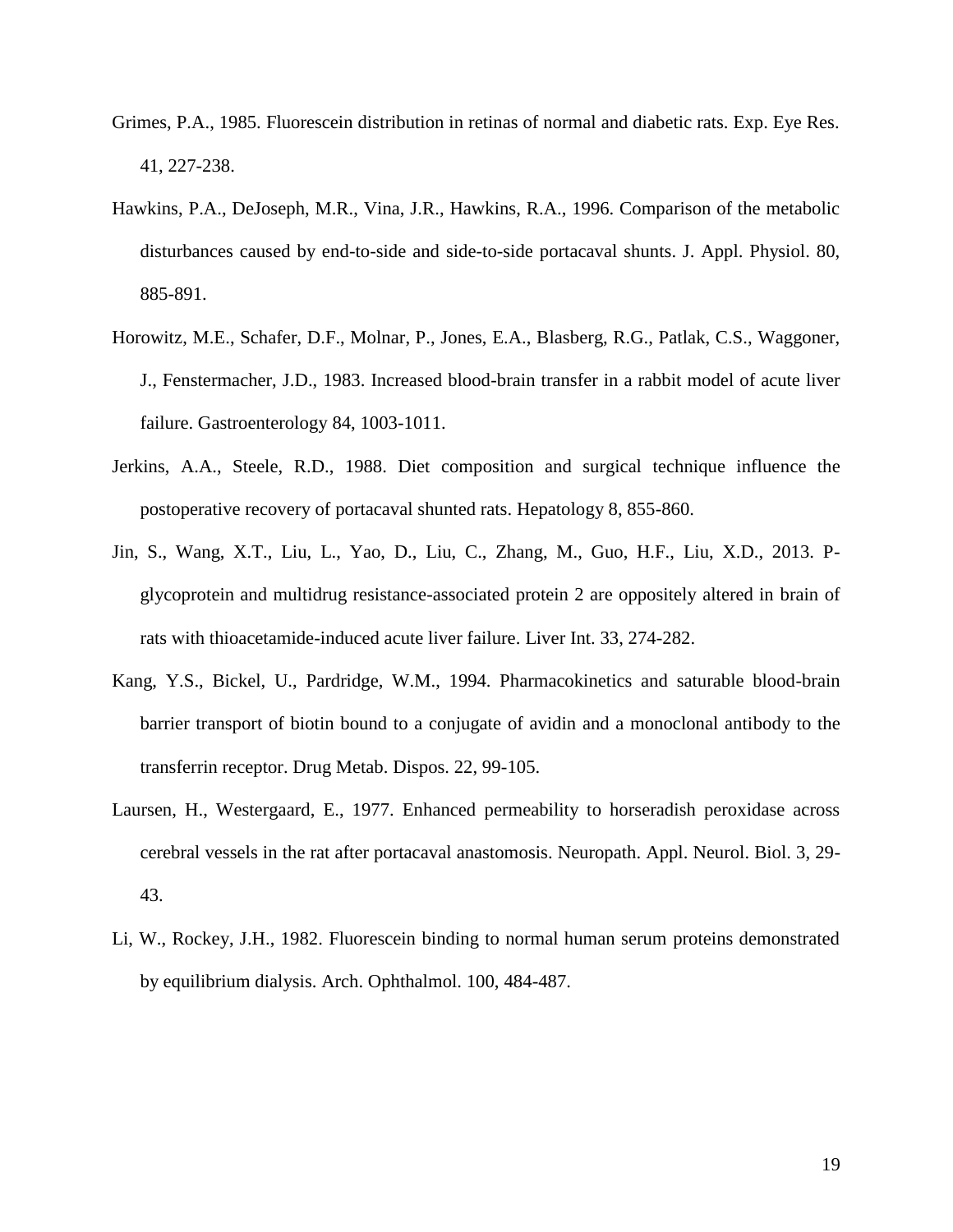- <span id="page-21-0"></span>Livingstone, A.S., Potvin, M., Goresky, C.A., Finlayson, M.H., Hinchey, E.J., 1977. Changes in the blood-brain barrier in hepatic coma after hepatectomy in the rat. Gastroenterology 73, 697-704.
- <span id="page-21-4"></span>Magide, A.A., Press, C.M., Myant, N.B., Mitropoulos, K.A., Balasubramaniam, S., 1976. The effect of portacaval anastomosis on plasma lipoprotein metabolism in rats. Biochim. Biophys. Acta 441, 302-307.
- <span id="page-21-6"></span>Manzini, G., Ciana, A., Crescenzi, V., 1979. The interaction of serum albumins with various drugs in aqueous solution. Gel permeation, calorimetric, and fluorescence data. Biophys. Chem. 10, 389-396.
- <span id="page-21-2"></span>Manzini, G., Crescenzi, V., 1979. On the contemporaneous, reversible interaction of different ligands with serum albumins in dilute aqueous solutions. Fluorescein and phenylbutazone. Biophys. Chem. 10, 397-407.
- <span id="page-21-3"></span>Mehvar, R., 2005. Role of protein binding in pharmacokinetics. Am. J. Pharm. Educ. 69, article 103.
- <span id="page-21-7"></span>Mills, C.O., Milkiewicz, P., Muller, M., Roma, M.G., Havinga, R., Coleman, R., Kuipers, F., Jansen, P.L., Elias, E., 1999. Different pathways of canalicular secretion of sulfated and nonsulfated fluorescent bile acids: a study in isolated hepatocyte couplets and TR- rats. J. Hepatol. 31, 678-684.
- <span id="page-21-1"></span>Nguyen, J.H., 2012. Blood-brain barrier in acute liver failure. Neurochem. Int. 60, 678-683.
- <span id="page-21-8"></span>Ohno, K., Pettigrew, K.D., Rapoport, S.I., 1978. Lower limits of cerebrovascular permeability to nonelectrolytes in the conscious rat. Am. J. Physiol. 235, H299-H307.
- <span id="page-21-5"></span>Poupon, R.E., Poupon, R.Y., Grosdemouge, M.L., Erlinger, S., 1977. Effect of portacaval shunt on serum bile acid concentration in patients with cirrhosis. Digestion 16, 138-145.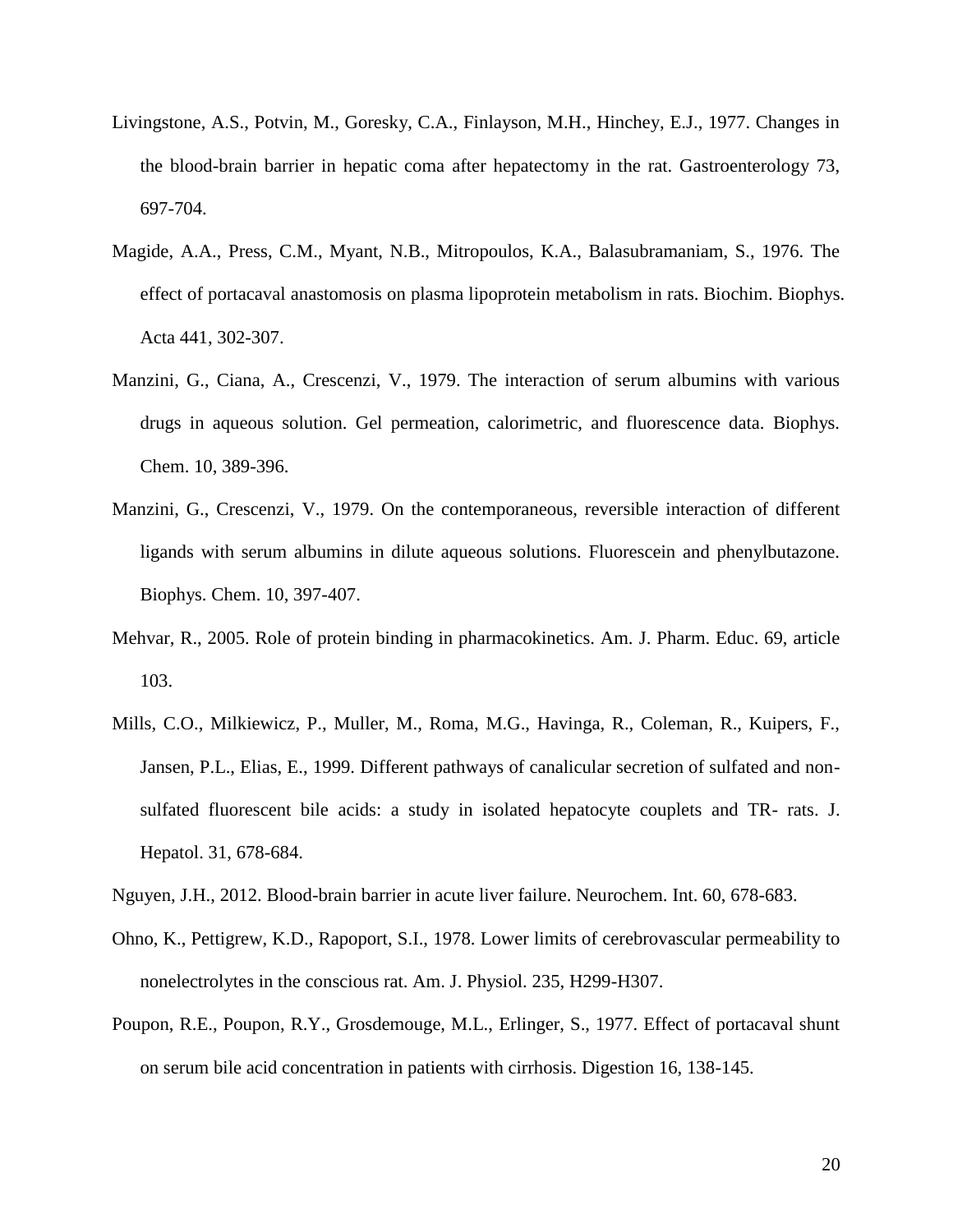- <span id="page-22-2"></span>Rockey, J.H., Li, W., Eccleston, J.F., 1983. Binding of fluorescein and carboxyfluorescein by human serum proteins: significance of kinetic and equilibrium parameters of association in ocular fluorometric studies. Exp. Eye Res. 37, 455-466.
- <span id="page-22-3"></span>Roda, A., Cappelleri, G., Aldini, R., Roda, E., Barbara, L., 1982. Quantitative aspects of the interaction of bile acids with human serum albumin. J. Lipid Res. 23, 490-495.
- <span id="page-22-6"></span>Selan, F., Blair, N., Evans, M.A., 1985. High-performance liquid chromatographic analysis for fluorescein and fluorescein monoglucuronide in plasma. J. Chromatogr. 338, 213-218.
- <span id="page-22-0"></span>Shimojima, N., Eckman, C.B., McKinney, M., Sevlever, D., Yamamoto, S., Lin, W., Dickson, D.W., Nguyen, J.H., 2008. Altered expression of zonula occludens-2 precedes increased blood-brain barrier permeability in a murine model of fulminant hepatic failure. J. Invest. Surg. 21, 101-108.
- <span id="page-22-4"></span>Skowronska, M., Zielinska, M., Wojcik-Stanaszek, L., Ruszkiewicz, J., Milatovic, D., Aschner, M., Albrecht, J., 2012. Ammonia increases paracellular permeability of rat brain endothelial cells by a mechanism encompassing oxidative/nitrosative stress and activation of matrix metalloproteinases. J. Neurochem. 121, 125-134.
- <span id="page-22-5"></span>Spigelman, M.K., Zappulla, R.A., Malis, L.I., Holland, J.F., Goldsmith, S.J., Goldberg, J.D., 1983. Intracarotid dehydrocholate infusion: a new method for prolonged reversible bloodbrain barrier disruption. Neurosurgery 12, 606-612.
- <span id="page-22-1"></span>Sumner, B.E., 1982. A quantitative study of vascular permeability to horseradish peroxidase, and the subsequent fate of the tracer, in rat brains after portocaval anastomosis. Neuropathol. Appl. Neurobiol. 8, 117-133.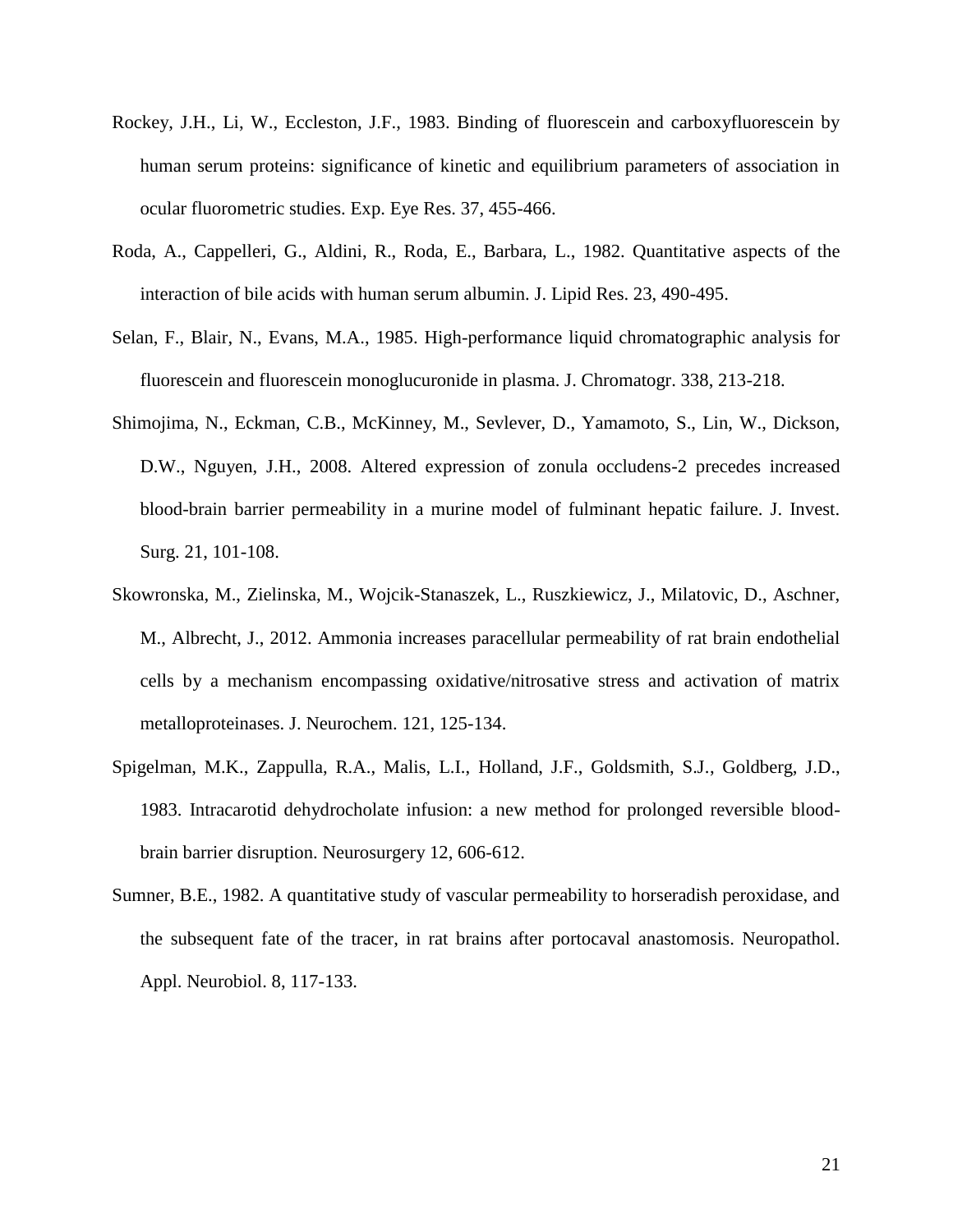- <span id="page-23-2"></span>Sun, H., Johnson, D.R., Finch, R.A., Sartorelli, A.C., Miller, D.W., Elmquist, W.F., 2001a. Transport of fluorescein in MDCKII-MRP1 transfected cells and mrp1-knockout mice. Biochem. Biophys. Res. Commun. 284, 863-869.
- <span id="page-23-1"></span>Sun, H., Miller, D.W., Elmquist, W.F., 2001b. Effect of probenecid on fluorescein transport in the central nervous system using in vitro and in vivo models. Pharm. Res. 18, 1542-1549.
- <span id="page-23-4"></span>Zaki, A.E., Wardle, E.N., Canalese, J., Ede, R.J., Williams, R., 1983. Potential toxins of acute liver failure and their effects on blood-brain barrier permeability. Experientia 39, 988-991.
- <span id="page-23-0"></span>Zaki, A.E., Ede, R.J., Davis, M., Williams, R., 1984. Experimental studies of blood brain barrier permeability in acute hepatic failure. Hepatology 4, 359-363.
- <span id="page-23-3"></span>Ziylan, Y.Z., Uzum, G., Bernard, G., Diler, A.S., Bourre, J.M., 1993. Changes in the permeability of the blood-brain barrier in acute hyperammonemia. Effect of dexamethasone. Mol. Chem. Neuropathol. 20, 203-218.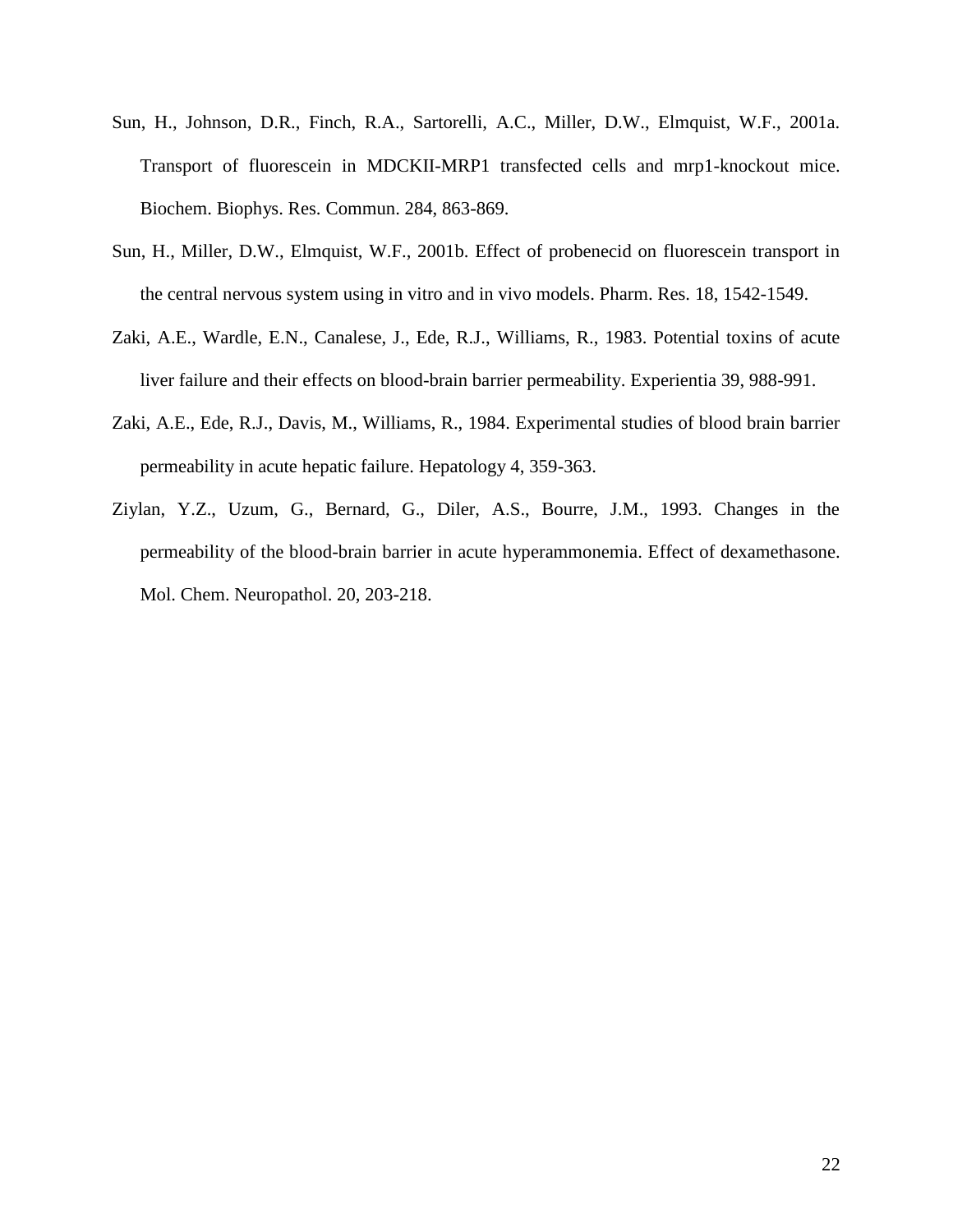# **Figure Legends**

Fig. 1 – Liver: total body weight ratio (a) and plasma concentrations of ammonia (b), total bile acids (c), total proteins (d), albumin (e), and AST (f) in Sham (*n*=6) and PCA (*n*=5) animals. Data are collected 10 days after PCA or sham surgery. The symbols and horizontal lines represent the individual and mean values, respectively. Statistical analysis is based on unpaired, two-tailed, t-test.

Fig.  $2 - Total$  (free plus bound to plasma proteins) (a) and free (b) plasma concentration-time courses and plasma free fraction  $(f_u)$ -time courses (c) of fluorescein in rats 10 days after sham (n  $=6$ ) or PCA  $(n=5)$  surgery. A single 25 mg/kg dose of fluorescein was administered intravenously through a 5 min constant infusion 10 days after the surgery. The symbols and bars represent the mean and SD values, respectively. Statistical analysis is based on repeated measure, two-way ANOVA, followed by Bonferroni's multiple comparison test. \**p*<0.05, \*\**p*<0.01.

Fig. 3 – Biliary recovery (a), biliary clearance of total (free plus bound) (b) and free (unbound) (c) fluorescein, biliary recovery of fluorescein-glucuronide (d), overall (fluorescein plus fluorescein glucuronide) biliary recovery (e), and bile flow rate (f) in Sham (*n*=6) and PCA (*n*=5) animals. A single 25 mg/kg dose of fluorescein was administered intravenously through a 5 min constant infusion 10 days after the surgery, and samples were collected for 30 min. The symbols and horizontal lines represent the individual and mean values, respectively. Statistical analysis is based on unpaired, two-tailed, t-test.

Fig. 4 – The concentration (a) and amount (b) of fluorescein recovered in the liver in Sham (*n*=6) and PCA  $(n=5)$  animals. A single 25 mg/kg dose of fluorescein was administered intravenously through a 5 min constant infusion 10 days after the surgery, and liver samples were collected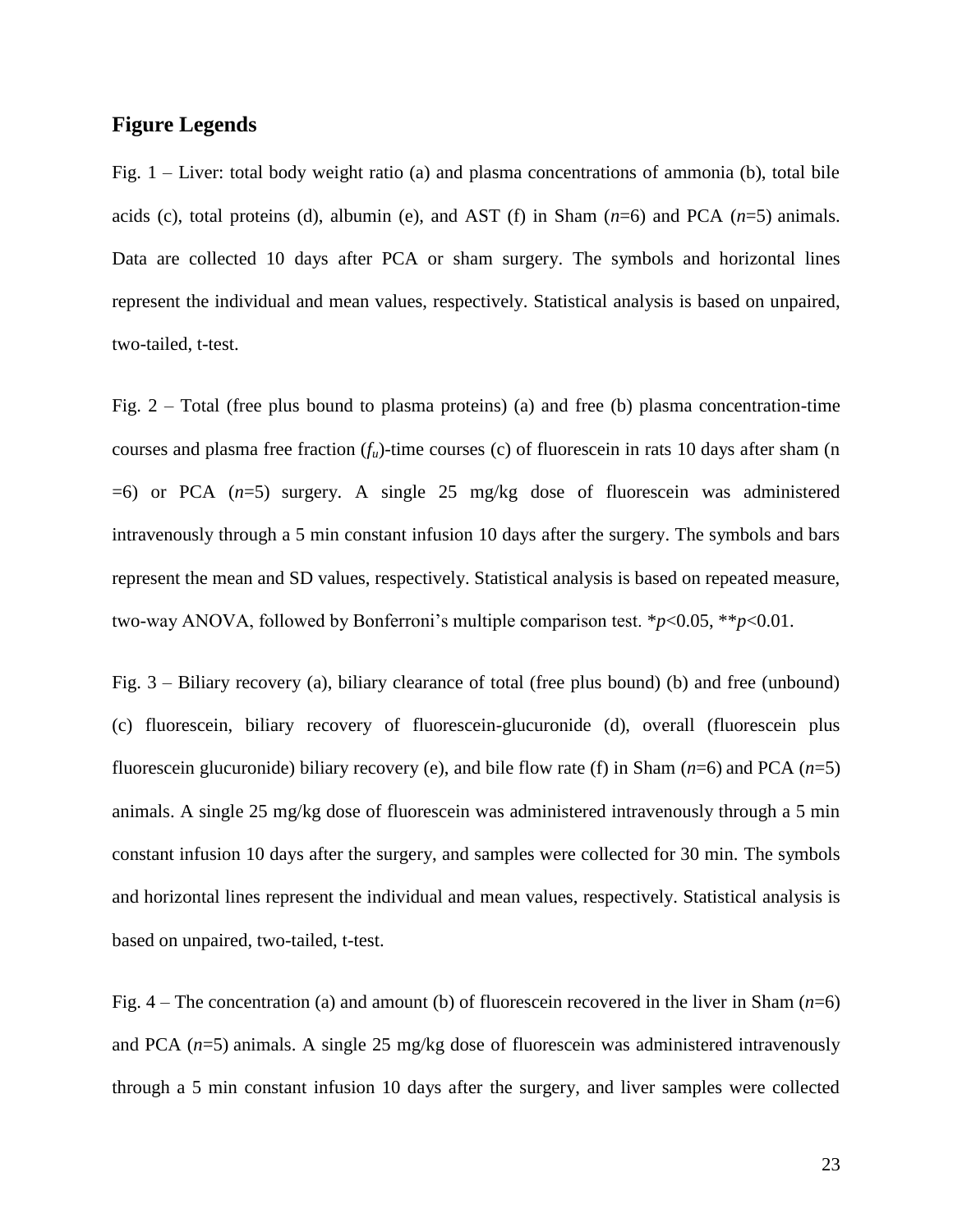after 30 min. The symbols and horizontal lines represent the individual and mean values, respectively. Statistical analysis is based on unpaired, two-tailed, t-test.

Fig. 5 – The brain concentration (a) and total (b) and free (c) brain uptake clearance  $(K_{in})$  of fluorescein in Sham (*n*=6) and PCA (*n*=5) animals. A single 25 mg/kg dose of fluorescein was administered intravenously through a 5 min constant infusion 10 days after the surgery, and brain samples were collected after 30 min. The symbols and horizontal lines represent the individual and mean values, respectively.

Fig. 6 – The effects of different concentrations of lithocholic acid (LCA), cholic acid (CA), chenodeoxycholic acid (CDCA), and taurocholic acid (TCA) on the *in vitro* free fraction of fluorescein in rat plasma  $(n=3)$ . The concentration of fluorescein in the plasma samples was 50 µg/ml. The symbols and bars represent the mean and SD values, respectively.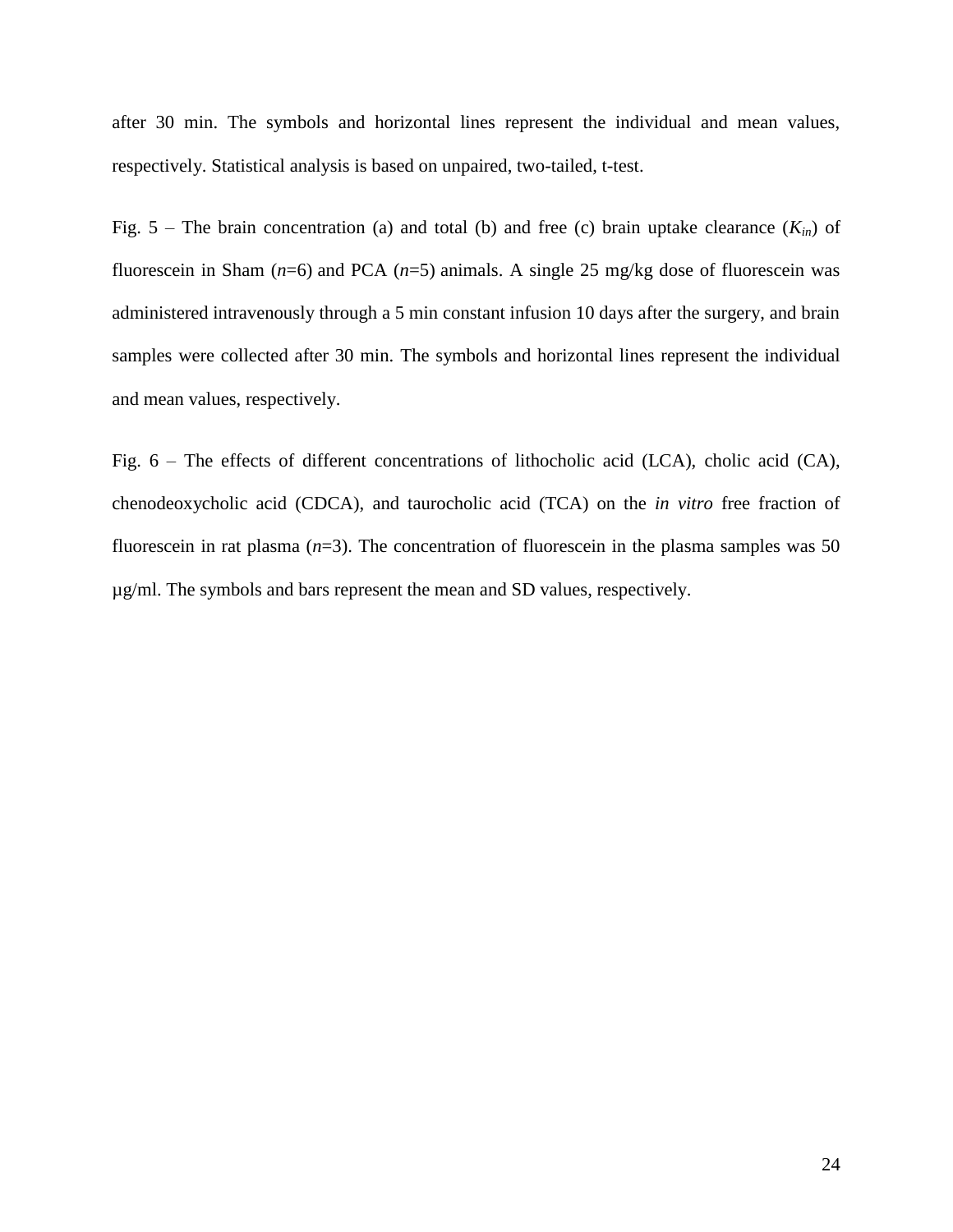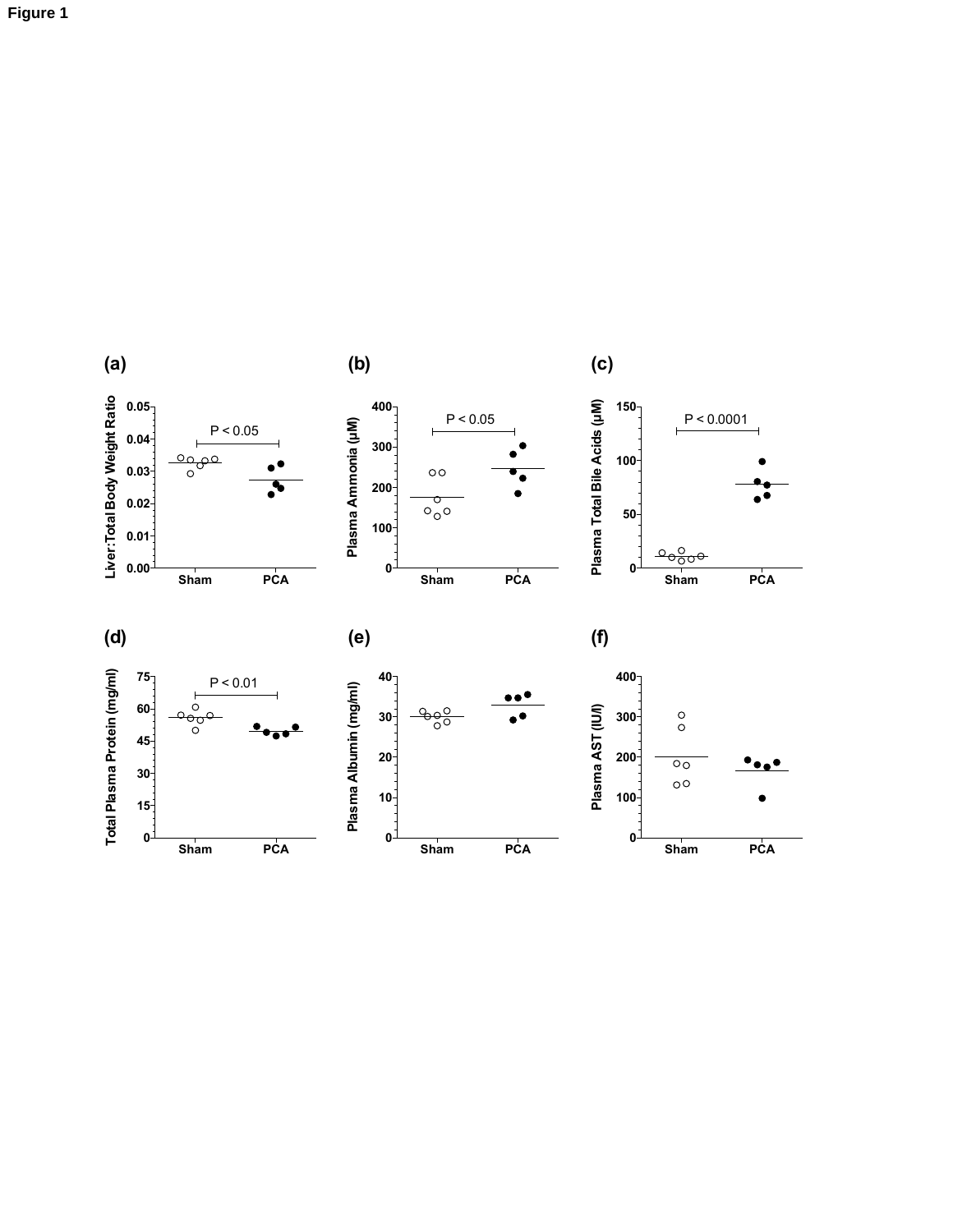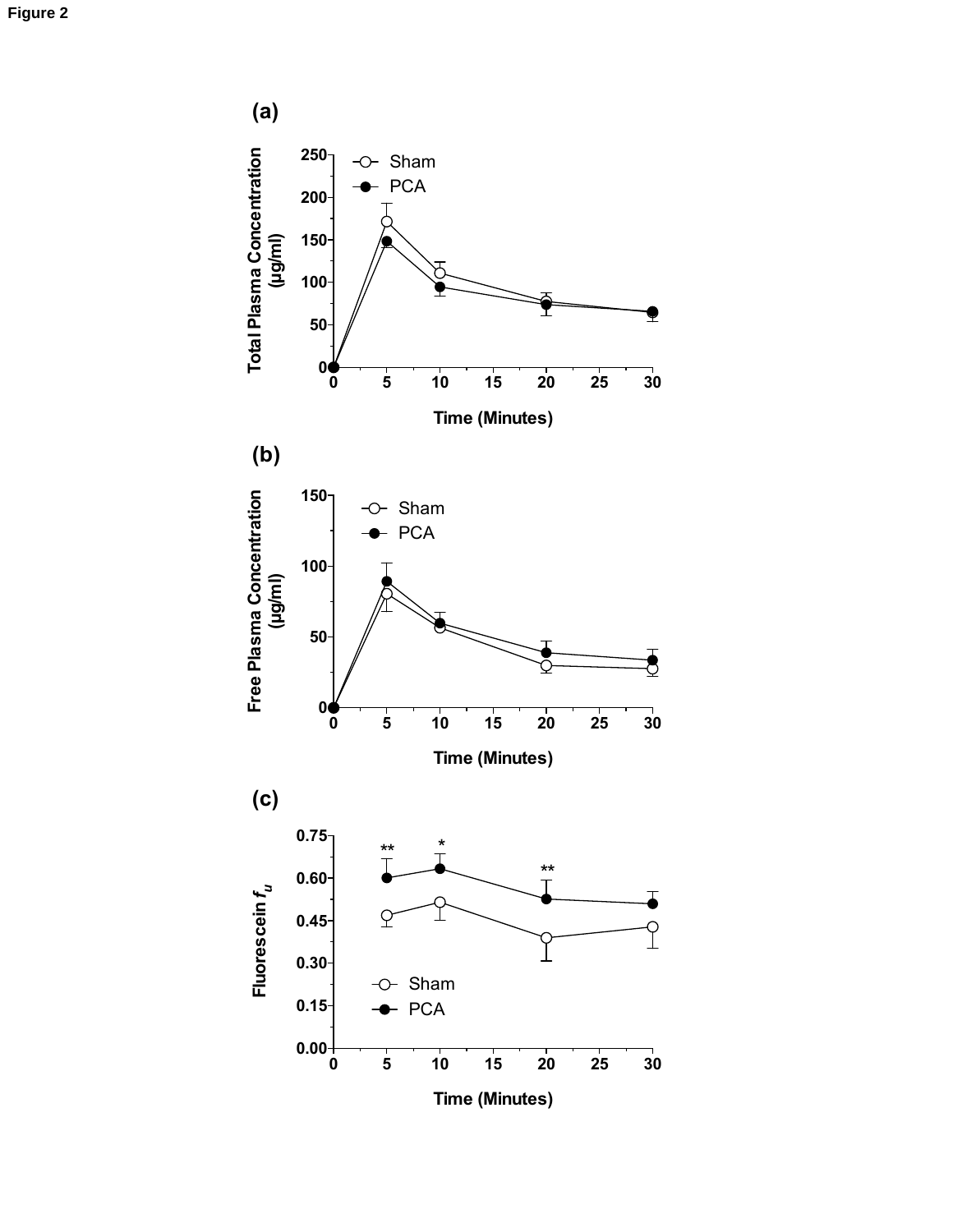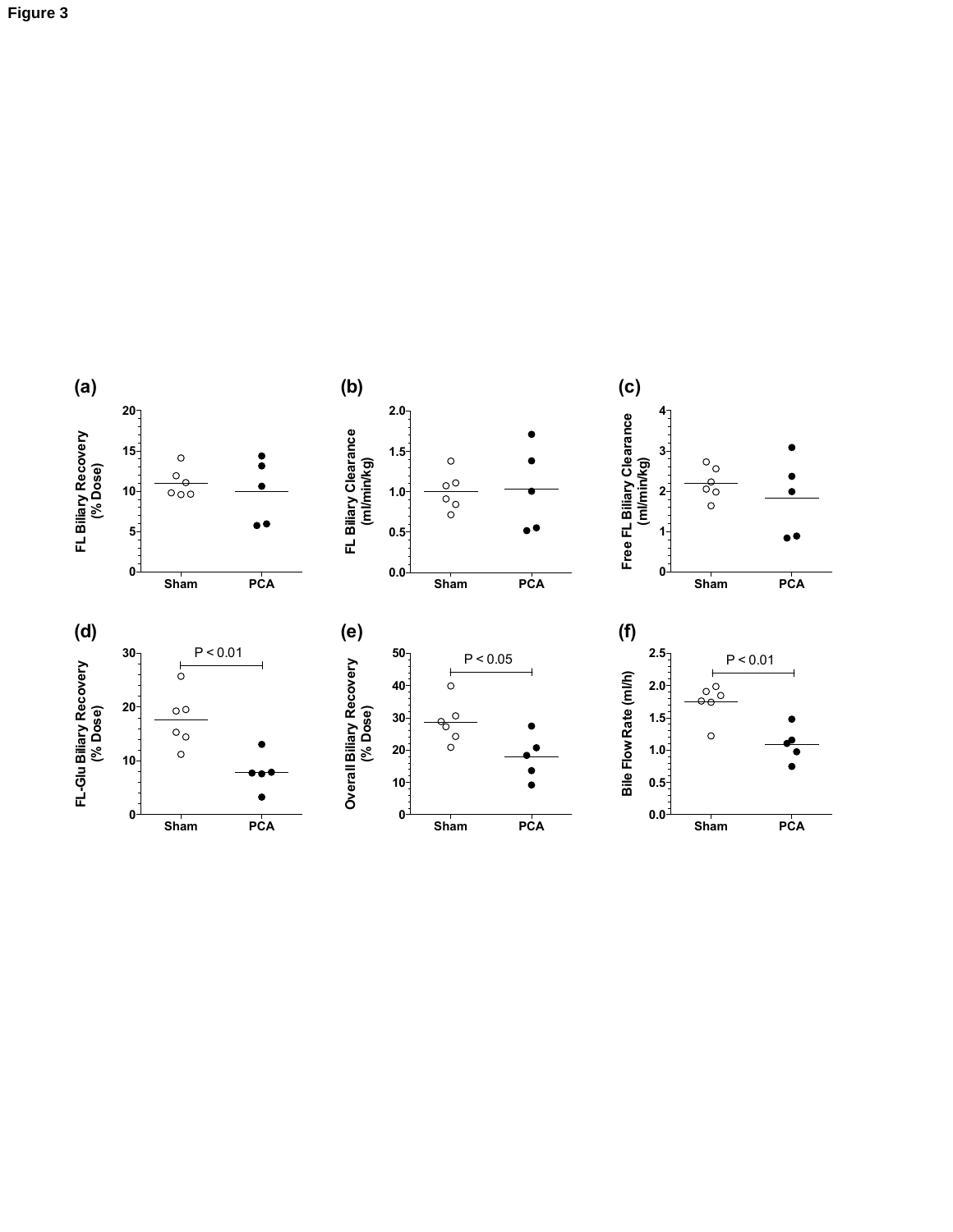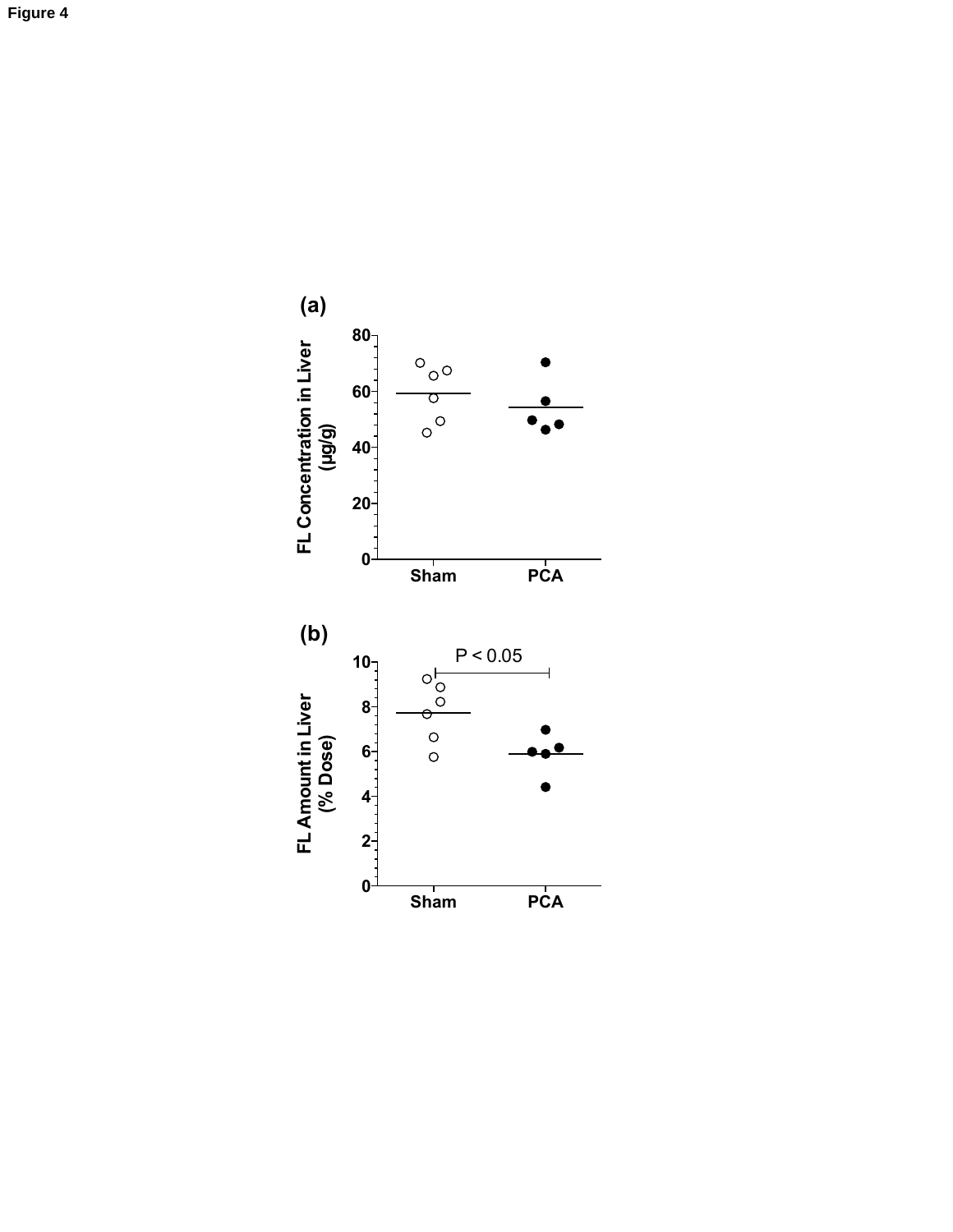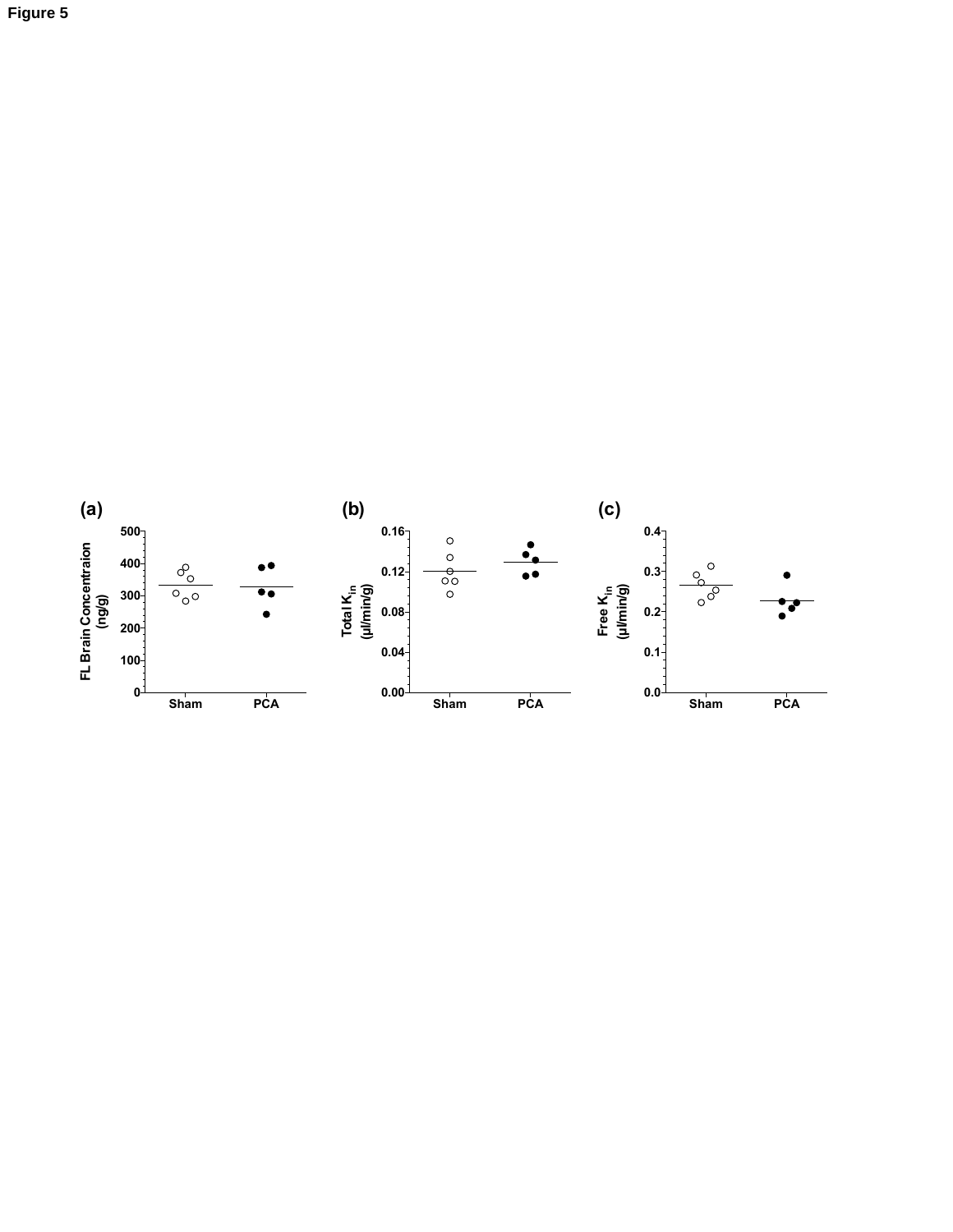